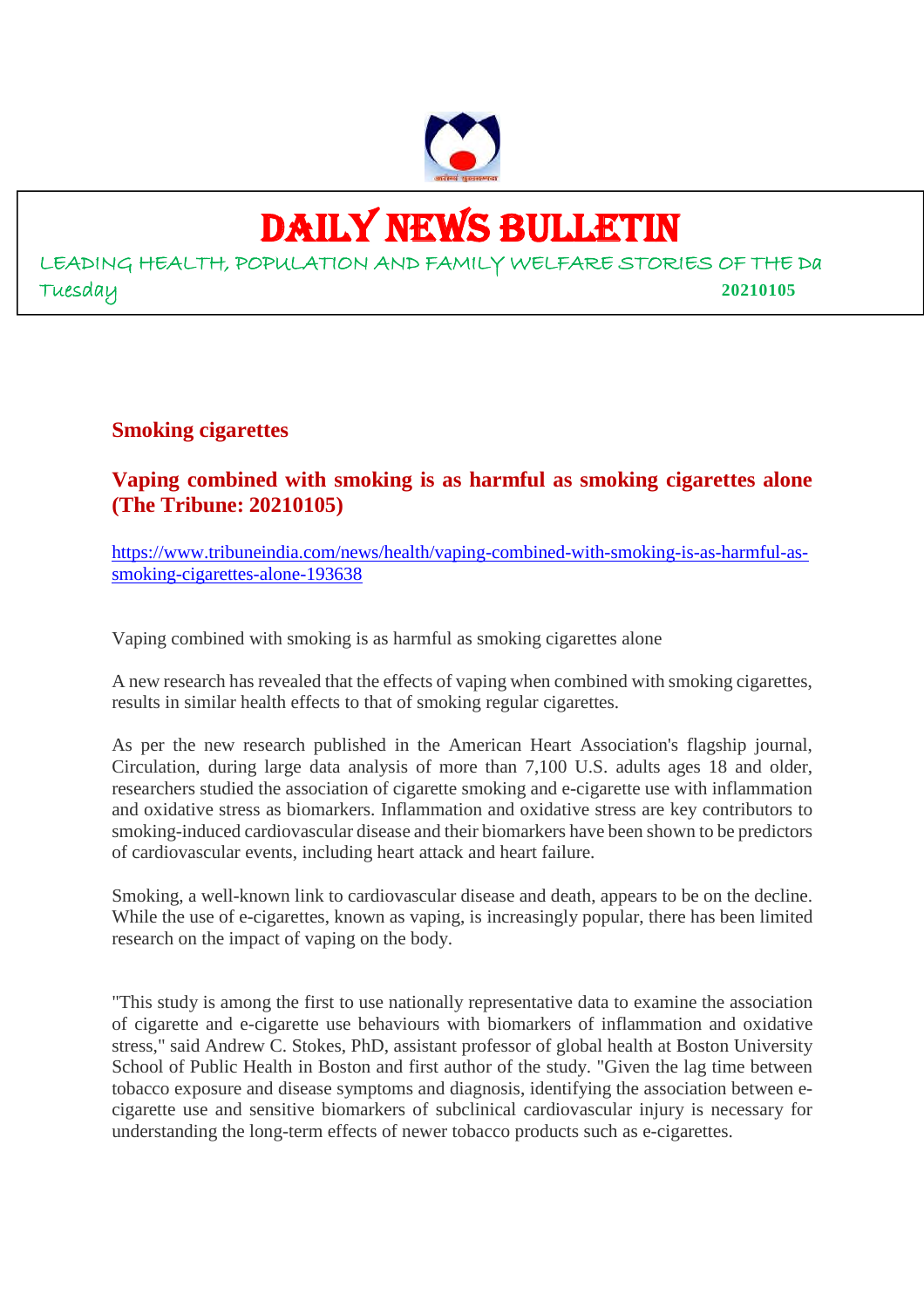Researchers used data from the Population Assessment of Tobacco and Health (PATH) Study, a nationally representative longitudinal cohort in the U.S. This study's analysis was restricted to adults 18 years and older from Wave 1 of the survey, which was administered from 2013 to 2014 and included the collection of blood and urine samples.

Five biomarkers of inflammation and oxidative stress were analyzed. Participants were slotted into four categories based on the use of traditional cigarettes and e-cigarettes within a 30-day period: non-use of cigarettes and e-cigarettes; exclusive vaping; exclusive cigarette smoking; and dual use of cigarettes and e-cigarettes. To test the robustness of initial results, the scientists repeated the analyses in subgroups of respondents, including those with no past 30-day use of any other tobacco products.

Of the study participants, more than half (58.6 per cent) did not use cigarettes or e-cigarettes; nearly 2 per cent vaped exclusively; about 30 per cent smoked cigarettes exclusively; about 10 per cent used e-cigarettes and traditional cigarettes.

The analysis found out those participants who vaped exclusively showed a similar inflammatory and oxidative stress profile as people who did not smoke cigarettes or use ecigarettes. Those who smoked exclusively and those who used cigarettes and e-cigarettes had higher levels across all biomarkers assessed compared to participants who did not use cigarettes or e-cigarettes.

But when compared to participants who smoked exclusively, those who only vaped had significantly lower levels of almost all inflammatory and oxidative stress biomarkers. However, participants who used cigarettes and e-cigarettes had levels of all inflammatory and oxidative stress biomarkers comparable to those who smoked exclusively.

"This study adds to the limited body of research we have on biologic measures in those using e-cigarettes," said study co-author Rose Marie Robertson, M.D., FAHA, deputy chief science and medical officer of the American Heart Association and co-director of the Association's National Institutes of Health/Food and Drug Administration-funded Tobacco Centre of Regulatory Science, which supported the study. "I believe it has an important message for individuals who may believe using e-cigarettes while continuing to smoke some combustible cigarettes reduces their risk. This commonly-seen pattern of dual-use was not associated with lower levels of inflammatory markers, and thus is not likely to offer a reduction in risk in this specific area."

Researchers also conducted extensive analyses to test the results against the influence of related behaviours such as the use of other tobacco products and marijuana, and second-hand smoke exposure. The results remained consistent across the additional analyses.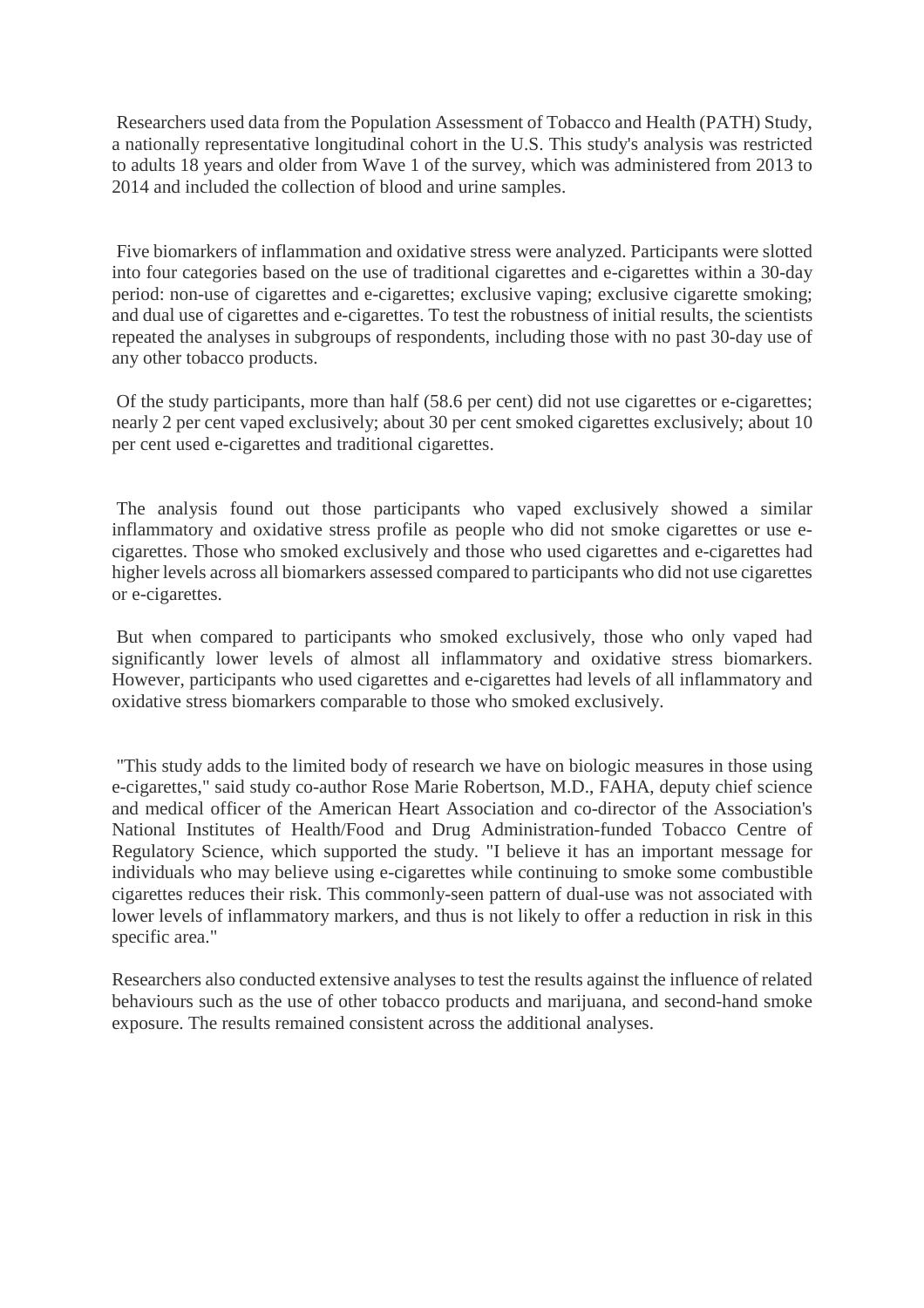#### **Covaxin efficacy**

#### **Experts question govt's claim of Covaxin efficacy against new coronavirus strains Experts question govt's claim of Covaxin efficacy against new coronavirus strains (The Tribune: 20210105)**

https://www.tribuneindia.com/news/health/experts-question-govts-claim-of-covaxin-efficacyagainst-new-coronavirus-strains-193625

Some healthcare experts Monday questioned the government's assertion that Bharat Biotech's COVID-19 vaccine Covaxin can target mutated coronavirus strains and maybe used as a "backup", as they asked for the scientific basis for the claim and for the vaccine's safety and efficacy.

The country's drugs regulator Sunday granted emergency use approval to Oxford-AstraZeneca's Covishield and also to indigenously developed Covaxin even though not enough data on the latter's efficacy and safety was available, which triggered a debate.

Noted virologist Shahid Jameel said he does believe that eventually Covaxin would turn out to be safe and show more than 70 per cent efficacy.

"I say this based on the platform, which is widely used and Bharat Biotech's own track record of successfully making inactivated viral vaccines," he said.

He also said his concerns are based on the processes adopted for approving the vaccine and also on the utterances of people in responsible positions.

"If approval requires both safety and efficacy data for a representative population, phase 2 safety and immunogenicity do not fulfill that criteria," he said.

"That is why we conduct a phase 3. It is the closest you get to a population. Where is that data? Vaccines are not drugs. They are given to healthy people. They are prevention not a treatment. Both safety and efficacy is required," he said.

He also questioned what approval for a "backup" meant.

"Does this mean that if needed, a vaccine of unproven efficacy would be used?" He said the biggest concern is that "sidestepping" processes and poor/complex communication will fuel vaccine hesitancy in India.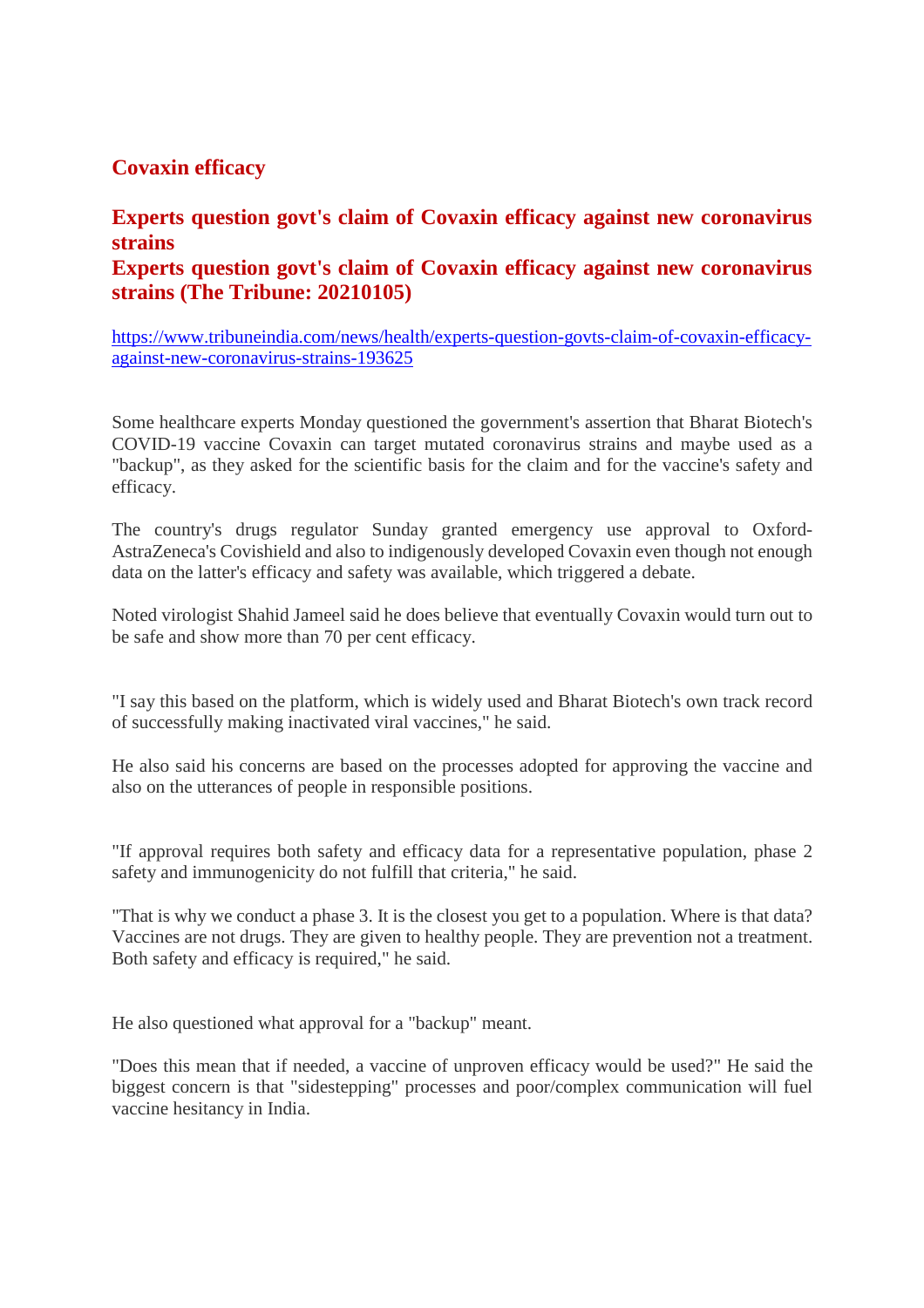"There is already evidence of that on account of fast tracked development timescales. Our country has one of the finest immunisation programmes. It will also undermine the global value of India's vaccine industry, which is first rate by any measure," he said.

Indian Council of Medical Research Director General Dr Balram Bhargava had Sunday said Covaxin is based on an inactivated whole virus, having potential to target mutated coronavirus strains including the UK-variant, and it was a major reason for giving it a conditional nod.

He, however, had also said no clear data regarding the efficacy of the vaccine is available so far.

"The data generated so far demonstrates a strong immune response (both antibody as well as T cell) and in-vitro viral neutralisation. The ongoing clinical trial is the largest trial on 25,800 subjects, in which 23,000 volunteers have already been enrolled including subjects with comorbid conditions, and the vaccine has demonstrated safety till date," Bhargava has said.

All India Institute of Medical Sciences (AIIMS) director Randeep Guleria Monday said Bharat Biotech's vaccine has been given approval only in emergency situations as a backup.

"If there is a surge in cases then we may need larger doses of vaccine then we may go with Bharat Biotech's vaccine. The Bharat Biotech vaccine is more of a backup," he said.

He also rejected claims of fast-tracking the process.

"None of the clinical trials was fast tracked in terms of safety and efficacy. Fast tracking was done in taking regulatory approval which generally takes a long time while going from one phase to the other," he said.

All India Drugs Action Network (AIDAN) also questioned the claim that Covaxin can work better against the UK strain of the virus which is more transmissible.

"It is not clear if there is any scientific basis to claim that Covaxin will be effective in the context of infection by mutant strains when its efficacy has not been established and is currently unknown against any strain of the virus," the AIDAN said.

"The claim being propagated that the whole virion inactivated vaccine is likely to be effective against mutations of the virus is not being supported by any efficacy from the trial because no data has been generated as yet in the Phase 3 trial," AIDAN said in a statement.

A political battle has also ensued over approval to Covaxin.

Some Congress leaders, including Anand Sharma, Shashi Tharoor and Jairam Ramesh, on Sunday raised serious concerns over the green signal to the, saying it is "premature" and can prove dangerous.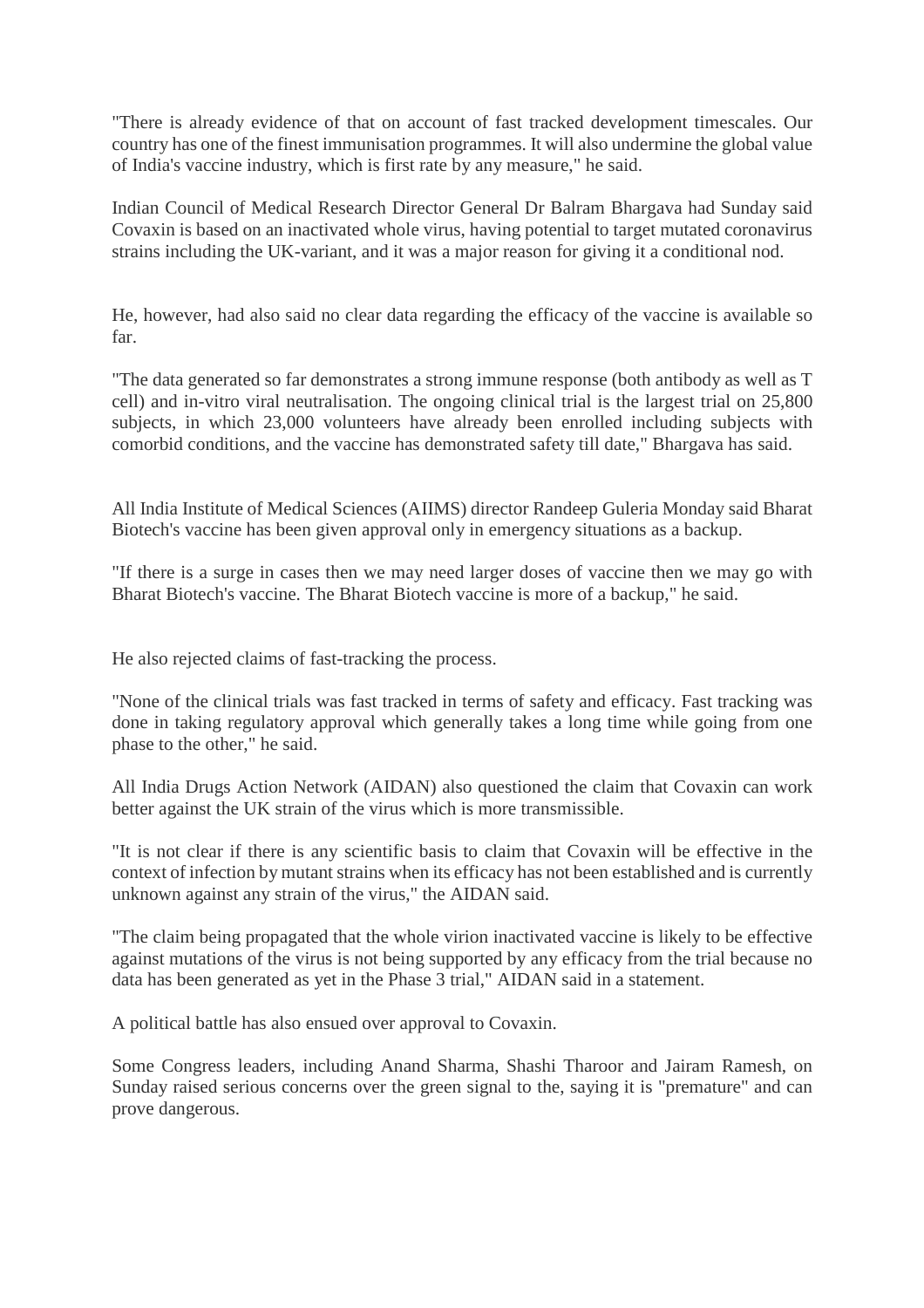The BJP, in response, hit out at the Congress with party president J P Nadda alleging that whenever India achieves something commendable the opposition party comes up with "wild theories" to "ridicule" the accomplishments.

Herd immunity,

Localised herd immunity, young population behind dip in India's COVID count? (The Tribune: 20210105

https://www.tribuneindia.com/news/health/localised-herd-immunity-young-populationbehind-dip-in-indias-covid-count-193593

Localised herd immunity, young population behind dip in India's COVID count?

The absolute number of people infected with COVID-19 in India may never be known but much of the scientific community agrees the downward trajectory of the disease is real and can likely be attributed to 'localised' herd immunity and a younger population.

As scientists attempt to understand India's sliding COVID count, the country on Monday recorded 16,504 new COVID-19 cases, more than six times lower than the highest daily spike of 97,894 on September 16.

While there is a glimmer of hope and India's COVID-19 numbers are on a definite decline for a combination of reasons, a vaccination programme continues to be important, particularly given the presence of a mutant, more transmissible strain, several experts said while cautioning against infection upticks ahead.

"It's not the absolute numbers, but the trajectory that is important," said Shahid Jameel, director, Trivedi School of Biosciences, Ashoka University, looking at India's COVID graph.

Noting that it is impossible and impractical to have true numbers during a pandemic, or even after that, unless everyone is tested, the virologist said COVID-19 cases in the country have gone down steadily since the peak in mid-September.

Reflecting the national trend, Delhi's graph has also been on a downward slide with 384 fresh COVID-19 cases recorded on Monday, the lowest in over seven months, raising hopes that herd immunity may have set in.

Herd immunity is a form of indirect protection from infectious disease that sets in when a sufficient percentage of a population has become immune to an infection.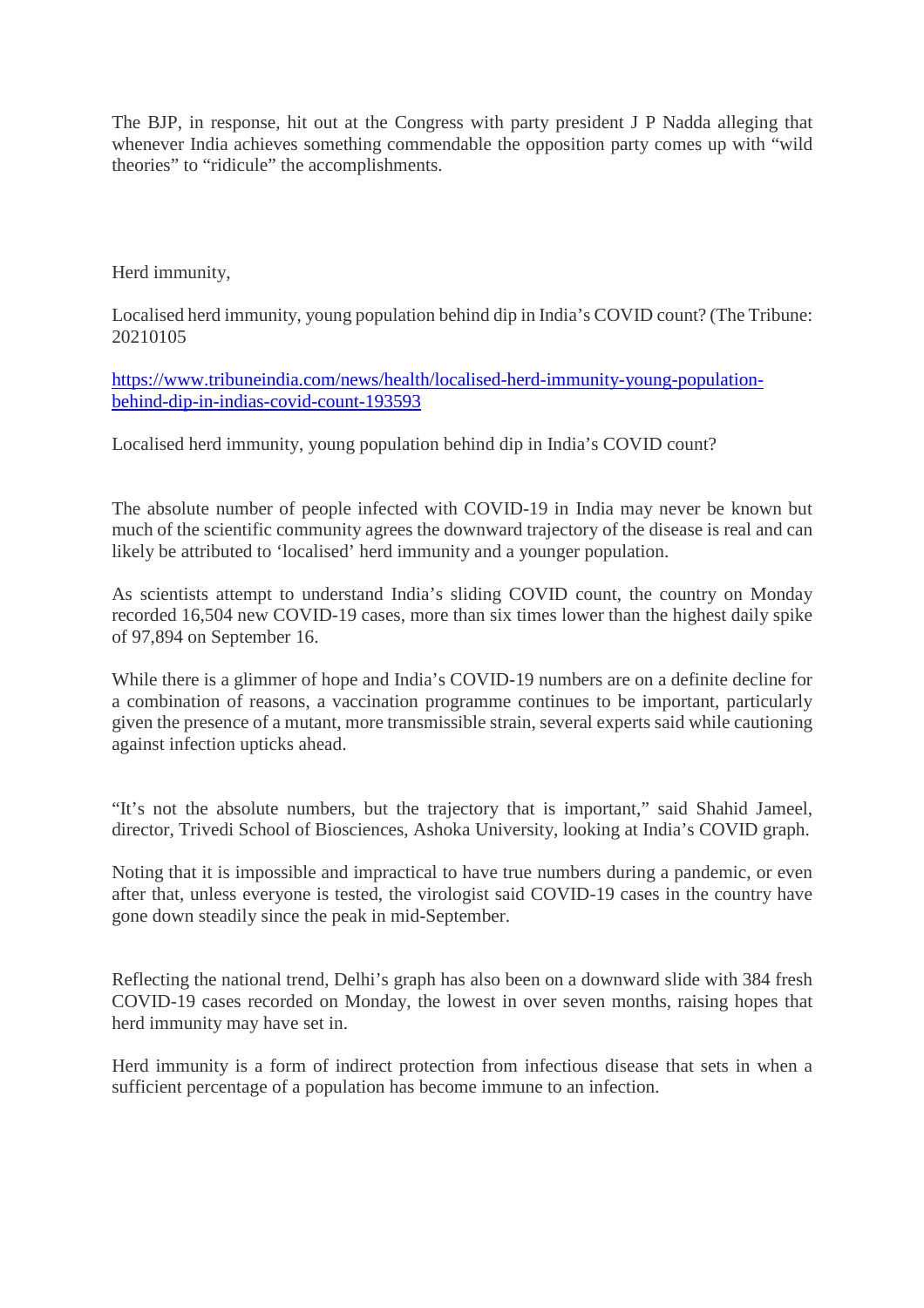"Nothing has changed drastically in testing or behaviour since mid-September. So relatively speaking, it's a downward trajectory," Jameel told PTI. The country's average, he said, hides many localised spikes and that would continue.

While the actual numbers may well be underestimated, the trend of lower numbers appears to be real and the rate of spread of the infection is likely to have reduced, said immunologist Satyajit Rath.

"A possible explanation for this may be that crowded urban localities and neighbourhoods where spread was very rapid earlier might be largely saturated, a form of hyperlocal 'herd immunity'," Rath, from New Delhi's National Institute of Immunology (NII), told PTI.

The lack of more travel and the distancing measures—however poorly implemented—may be keeping rates of spread somewhat lower in other less crowded neighbourhoods, he said.

Given the large number of infections in the first wave, it is certainly conceivable that some population immunity has set in and it is difficult for the virus to transmit as easily as it had in the first round, said epidemiologist and economist Ramanan Laxminarayan.

For that reason, it is doubtful India will have a second wave as big as the first one, he explained.

#### Vaccines

UK scientists worried vaccines may not work on S.African coronavirus variant (The Tribune: 20210105)

https://www.tribuneindia.com/news/health/uk-scientists-worried-vaccines-may-not-work-ons-african-coronavirus-variant-193573

UK scientists worried vaccines may not work on S.African coronavirus variant

Scientists are not fully confident that COVID-19 vaccines will work on a new variant of the coronavirus found in South Africa, ITV's political editor said on Monday, citing an unidentified scientific adviser to the British government.

Both Britain and South Africa have discovered new, more infectious variants in the coronavirus in recent weeks that have driven a surge in cases. British Health Secretary Matt Hancock said on Monday he was now very worried about the strand found in South Africa.

Scientists including BioNTech CEO Ugur Sahin and John Bell, Regius Professor of Medicine at the University of Oxford, have said they are testing the vaccines on the new variants and say they could make any required tweaks in around six weeks.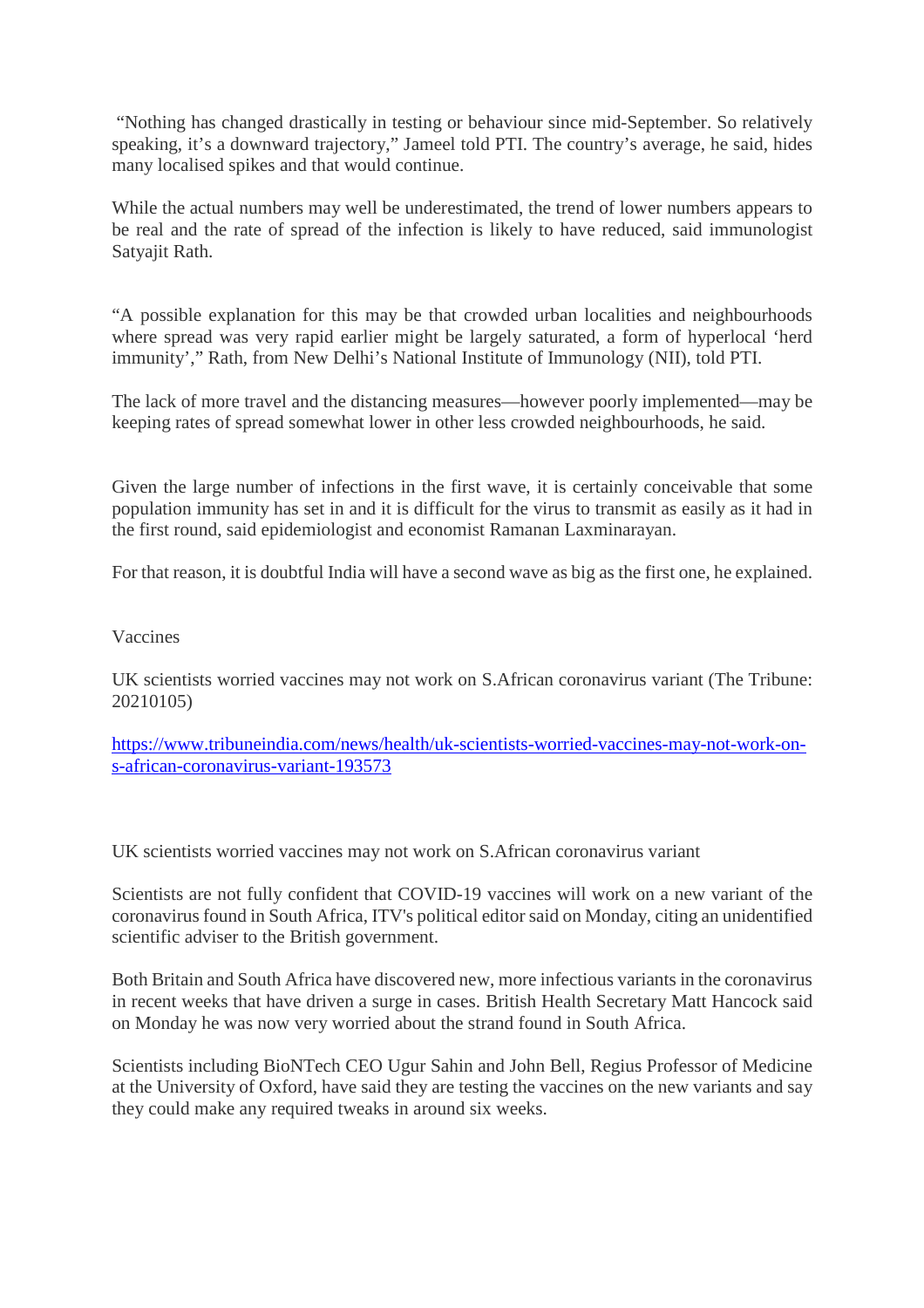"According to one of the government's scientific advisers, the reason for Matt Hancock's 'incredible worry' about the South African COVID-19 variant is that they are not as confident the vaccines will be as effective against it as they are for the UK's variant," ITV political editor Robert Peston said.

The health ministry and Public Health England did not immediately respond to requests for comment on the report.

The world's richest countries have started vaccinating their populations to safeguard against a virus that has killed 1.8 million people and crushed the global economy.

There are currently 60 vaccine candidates in trials, including those that are already being rolled out from AstraZeneca and Oxford, Pfizer and BioNTech , Moderna, Russia's Sputnik V and China's Sinopharm.

That has helped to lift global financial markets, but the discovery of the new variants has raised fresh alarm.

Scientists say the new South African variant has multiple mutations in the important "spike" protein that the virus uses to infect human cells.

It has also been associated with a higher viral load, meaning a higher concentration of virus particles in patients' bodies, possibly contributing to higher levels of transmission.

Oxford's Bell, who advises the government's vaccine task force, said on Sunday he thought vaccines would work on the British variant but said there was a "big question mark" as to whether they would work on the South African variant.

He told Times Radio that the shots could be adapted and "it might take a month or six weeks to get a new vaccine".

BioNTech's Sahin told Spiegel in an interview published on Friday that their vaccine, which uses messenger RNA to instruct the human immune system to fight the coronavirus, should be able to cope with the variant first detected in Britain.

"We are testing whether our vaccine can also neutralise this variant and will soon know more," he said.

Asked about coping with a strong mutation, he said it would be possible to tweak the vaccine as required within six weeks - though it might require additional regulatory approvals. Reuters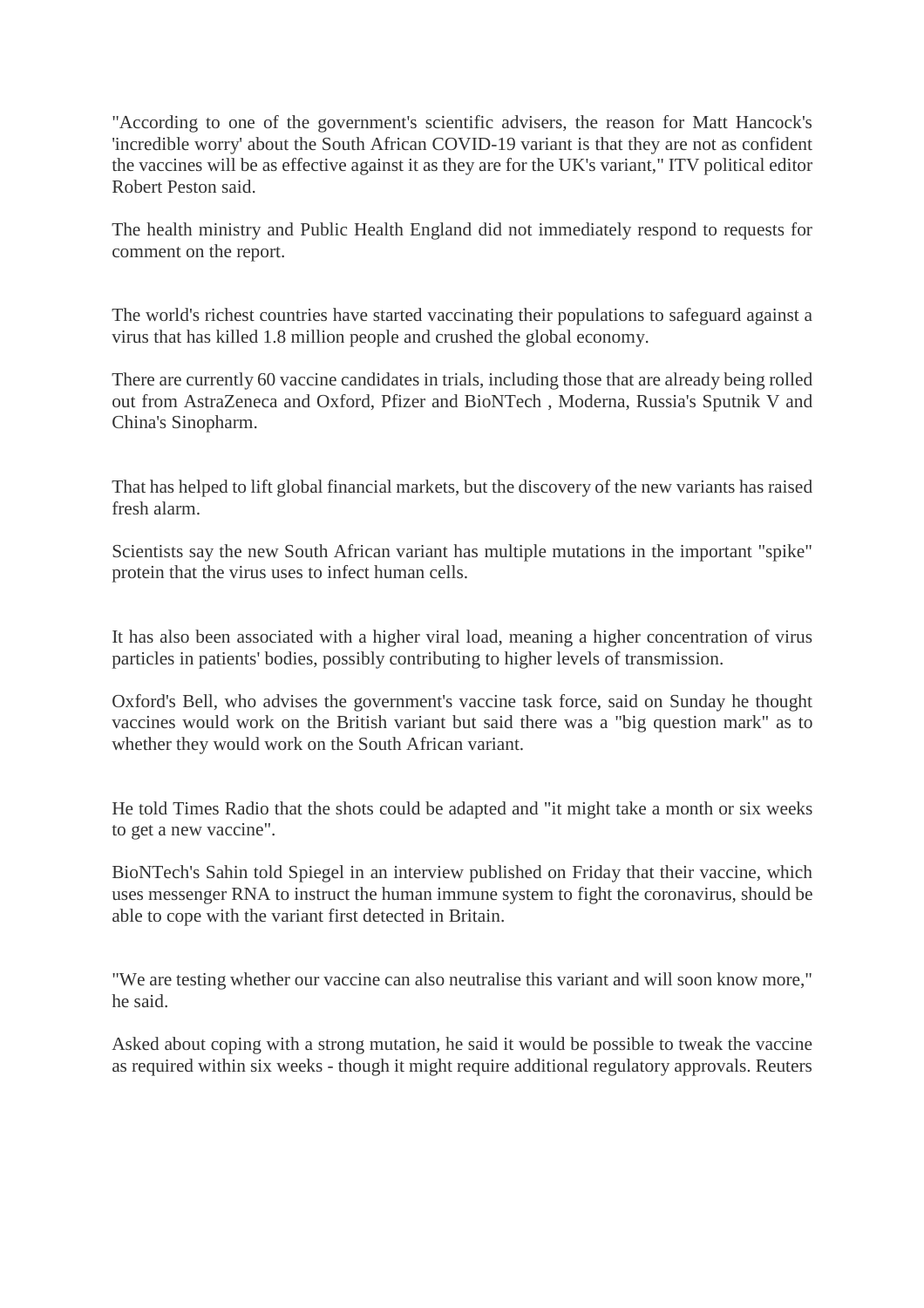### **Comorbidities for vaccine**

https://epaper.hindustantimes.com/Home/ArticleView

**Grading on basis of age, comorbidities for vaccine**There will be division even within senior citizens and those having comorbidities for Covid-19 vaccine shots, officials said (Hindustan: 20210105)



#### **Sweta Goswami**

sweta.goswami@htlive.com

New Delhi : The 42 lakh people, excluding health care and front line workers, who will be eligible for the Covid-19 vaccinations in Delhi in the first phase will be further graded on the basis of age and the number of comorbidities a person has, senior health officials said on Monday.

With the Central government mulling to launch India's Covid vaccination drive — the biggest such programme in the world — in a week's time, state health officials urged people, especially senior citizens and those with co-morbidities not to panic and throng the vaccine centres once they are opened.

"The Co-WIN mobile application is going to go live for everybody in a few days. One thing which the district administrations are being asked to publicise widely is that the government will only select individuals who are less than 50 with co-morbidities and those above 50 for the vaccination. The Co-WIN app will accept registrations with valid documents only if their names show up in the list within the app. Also, there will be an option to register through camps wherein distirct health officials will do the registration after basic verification. Just walking up to a vaccine centre will not work," said Dr Suneela Garg, who is leading the Capital's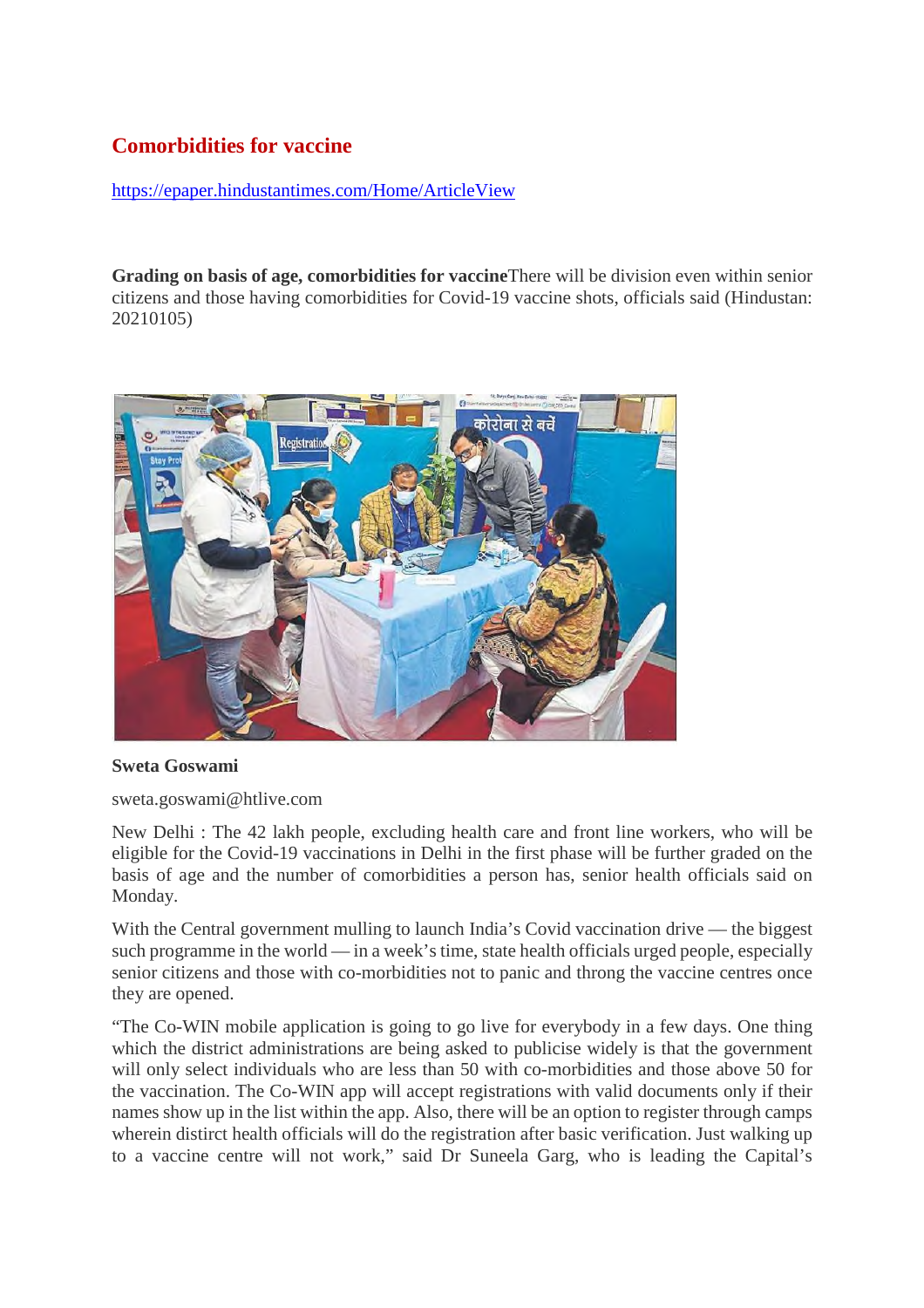vaccination programme and is the director professor at the department of community medicine in Maulana Azad Medical College, University of Delhi.

She, however, clarified that there will be division even within senior citizens and those having comorbidities.

"Within the third category also there are priorities. For example, if a person is 49 years of age and is diabetic and has hypertension and there is another person of the same age, who is diabetic, then priority will be given to the person with two or more comorbidities. Similarly, in the 50+ category, those who are above 60 years of age and with comorbidities will be given the vaccine shot first. The idea is to bring down Covid fatalities," she said.

Senior government officials said database of those above 50 years is being taken from electoral rolls. "Just like before a polling day, voters get SMSes about their polling booth and other details, here also the same process will be followed. The beneficiary will have to wait for the SMS alert from the district after registration, to know the date, time and place of getting the vaccine shot," said a health official.

For vaccination of those below 50 years of age with co-morbidities, database from the door-todoor survey which started from November 20 in all hot spots and containment zones is likely to be considered.

However, when HT contacted officers of at least five of the 11 districts of Delhi, all of them said there were no clear directions as on Monday evening on which datasets should be considered for compiling the "under-50 list".

"We have some data of all 11 districts from the multiple surveys conducted during the last seven months. But we don't know whether that will be used or will some other mechanism will be used," said one district magistrate.

Another revenue official from the New Delhi district said there is no dedicated or fresh survey being conducted as of now to identify those below 50 with comorbidities.

The last such survey was conducted between November 20 and December 31, when the Delhi government had initiated a massive survey, covering 5.73 million people, to identify those with symptoms of Covid or a history of contact with a Covid patient. "In all likelihood, it is from this survey that all districts will be asked to compile the final list of those having comorbidities. But no directions have been issued yet. The focus currently is on preparing lists of health care and front line workers," said an official in the office of the divisional commissioner of Delhi.

#### **Active cases below 5000**

The total number of active cases or those with Covid-19 infections in the city has dropped below the 5,000 mark for the first time since May 10 . On Monday, there were 4,689 active cases .

Delhi reported 384 new cases of the infection and 12 new deaths on Sunday, as reported a day later in Monday's bulletin.

The city has been conducting fewer than 80,000 tests for three days in a row.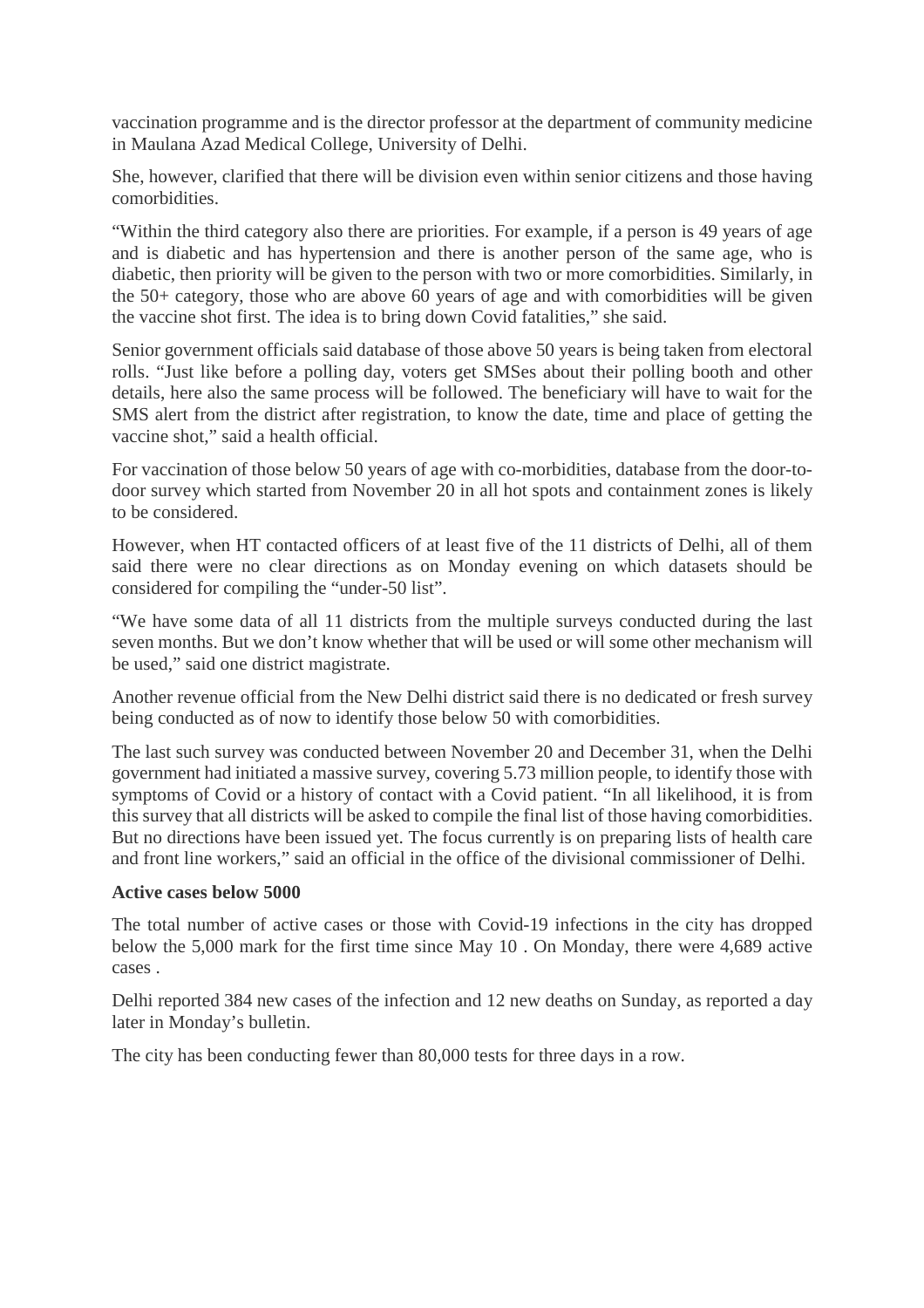#### **Multidimensional Post-COVID-19 Respiratory Distress Rehabilitative Treatment**

#### **Sukino Healthcare Launches its Multidimensional Post-COVID-19 Respiratory Distress Rehabilitative Treatment (New Kerala: 20210105)**

Sukino Healthcare, India's first and only continuum care provider has announced today, the launch of its post-COVID-19 multidisciplinary respiratory distress rehabilitative treatment for patients who have recovered yet suffer from the after effects of COVID-19. Sukino Healthcare's round the clock team of doctors, nurses and caregivers with their unique and multidimensional patient centric approach have helped patients make remarkable progress within just a month of the rehabilitative care.

Sukino Healthcare has pioneered the concept of Continuum Care in India to revolutionize posthospital discharge care for patients. Often, COVID-19 patients need a level of medical care and rehabilitation that is difficult to achieve at home. Some of them need continuous monitoring and non-invasive clinical intervention supervised by a medical expert. Once the patient is admitted, a detailed assessment in carried out by Sukino Healthcare's Physio, Occupational and Respiratory therapists for mapping out the therapy sessions and fine-tuning a goal oriented treatment plan depending on the condition of the patient. Over the course of the treatment, the progress of the patient is assessed on a weekly basis with the Borg Dyspnea Scale, six minutes walk test, 12 minutes walk test, TUG scale and the Cough Sputum Score. The treatment is an amalgamation of Physio, Occupational and Respiratory therapy.

Rajinish Menon, Founder and CEO, Sukino Healthcare said, "Optimal care is crucial for speedy recovery and early return to normal life at home after discharge from the hospital. We at Sukino act as the bridge between the hospital and the home, delivering out-of-hospital care that enables the patients to achieve optimal recovery in a best suited environment. At Sukino, we take a holistic view of the patient's health needs and tailor-make the solution to suit the patient's specific health status."

Incepted in 2015, Sukino Healthcare is the first in India to provide managed home care, rehabilitative care, palliative care and end of life care. We offer Neuro, Cardio, Onco, Nephro and Respiratory rehabilitation across the life-cycle of patients, once they are out of the hospital. The services are focused on patients with chronic ailments, including complications from Kidney Diseases, Neurological Impairments, Cardiac Diseases, Cancer, Respiratory Distress and Post-Operative Disabilities. Sukino Healthcare's 120 strong member team of well qualified Doctors, Nurses, Therapists and Counsellors currently provide services to over 1000 patients in six centers across Bangalore and Kochi. They have a tie up with key hospitals in the region for the same.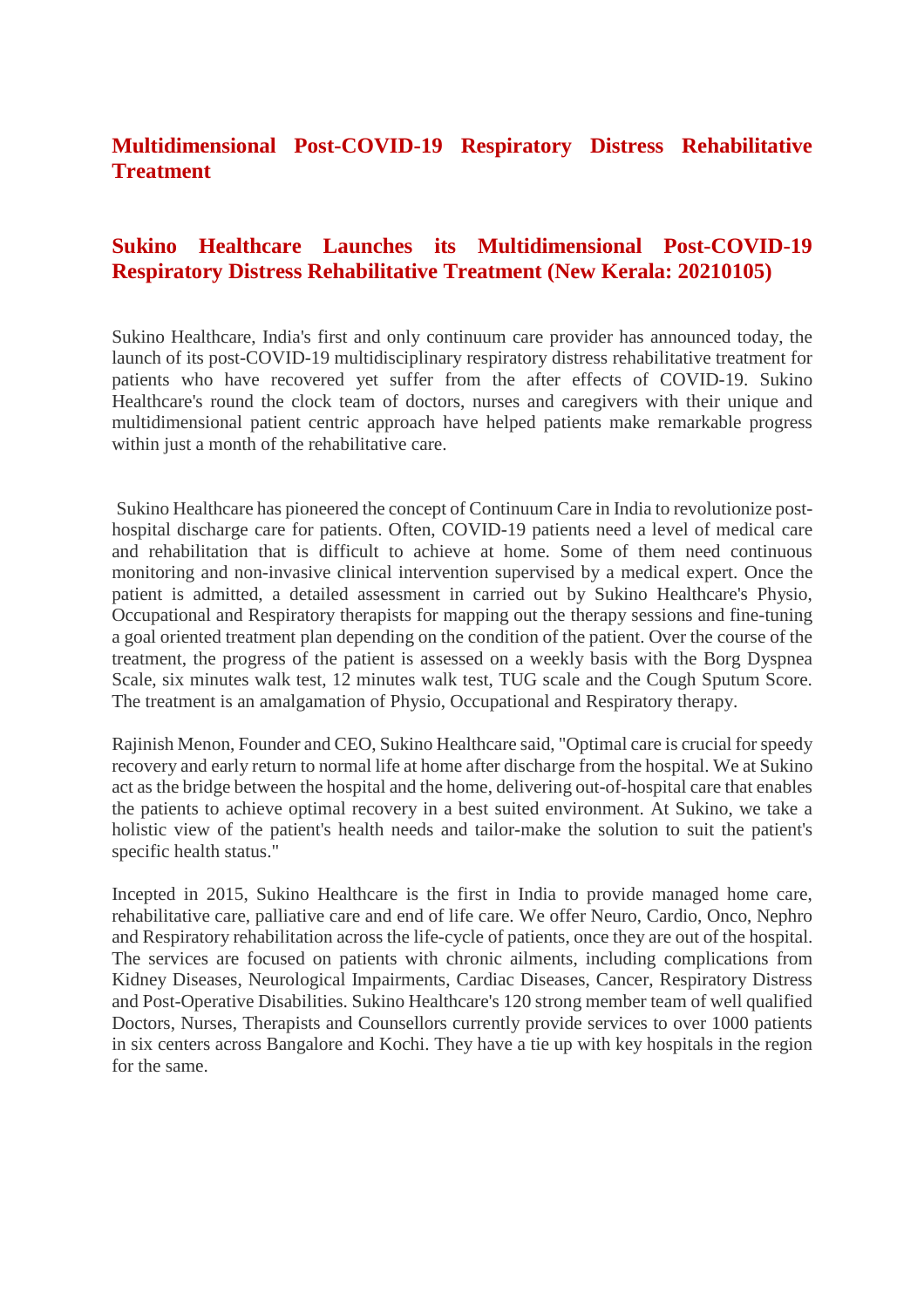#### **Masks, Hand Sanitizers**

#### **Masks, Hand Sanitizers and Vaccines May be Protective but Insufficient (New Kerala: 20210105)**

The Governments in several countries have made it clear that failure to wear face masks will result in the public being faced with hefty fines. The concept that a mask can prevent the spread of COVID-19 continues to remain debatable. Despite the curtailment of droplets in crowded places, there are disadvantages to wearing a face mask, especially for long periods.

Since the beginning of the outbreak, there has been ambiguity with how effectual masks could contain the spread but in recent light of the evidence, several international experts have unanimously admitted that the face mask cannot completely eliminate the threat of COVID-19. Initially, it was gloving that health professionals deemed as potentially hazardous, now, masks also face the same critique posing severe risks for the wearers.

As we started to navigate life beyond the stay-at-home orders, masks have made their way to numerous closets as more of a fashion accessory in comparison to being used as a necessity. The benefits of using masks to prevent contraction of the virus should be weighed against possible respiratory consequences linked with extended use of the aforementioned. Under the right circumstances, face masks are helpful to reduce infection transmission and they are recommended especially for healthcare workers. On the contrary, wearing a mask to walk down the street while social distancing has no benefit at all and simply wastes resources, as there is no evidence that the virus could or would exist in infectious amounts in outside air. In fact, it would cause a decreased airflow and worsen breathlessness. Moreover, a fraction of carbon dioxide previously exhaled is inhaled at each respiratory cycle causing increased breathing frequency and deepness, particularly while exercising. Not only this but re-inhalation of exhaled air creates oxygen deficiency and flooding of carbon-dioxide resulting in severe brain damages.

Comprehending from a normal human perspective, what exactly happens when someone initiates a cough or sneeze? Especially while they are wearing the mask on the face, do you think that the deadly virus or bacteria would be eliminated from our body? No, these contagious particles continue to remain on the surface of the mask while we resume our breathing process. Ultimately this affects our body's in-house mechanism to remove the harmful foreign particles and further creates more stress on the body, leading to various other infections and medical issues.

If one has or is under the assumption of having contracted the COVID-19, one should selfquarantine and remove the mask, as it will worsen the clinical condition of infected people if the enhanced breathing pushes the viral load down into their lungs. By wearing a mask, the exhaled infectious viruses, not limited only to coronavirus, will not be given a chance to escape and will further penetrate into the nasal passages.

Face masks can foster a false sense of security and prolonged contact has to be balanced with one's need for a real breath of fresh air.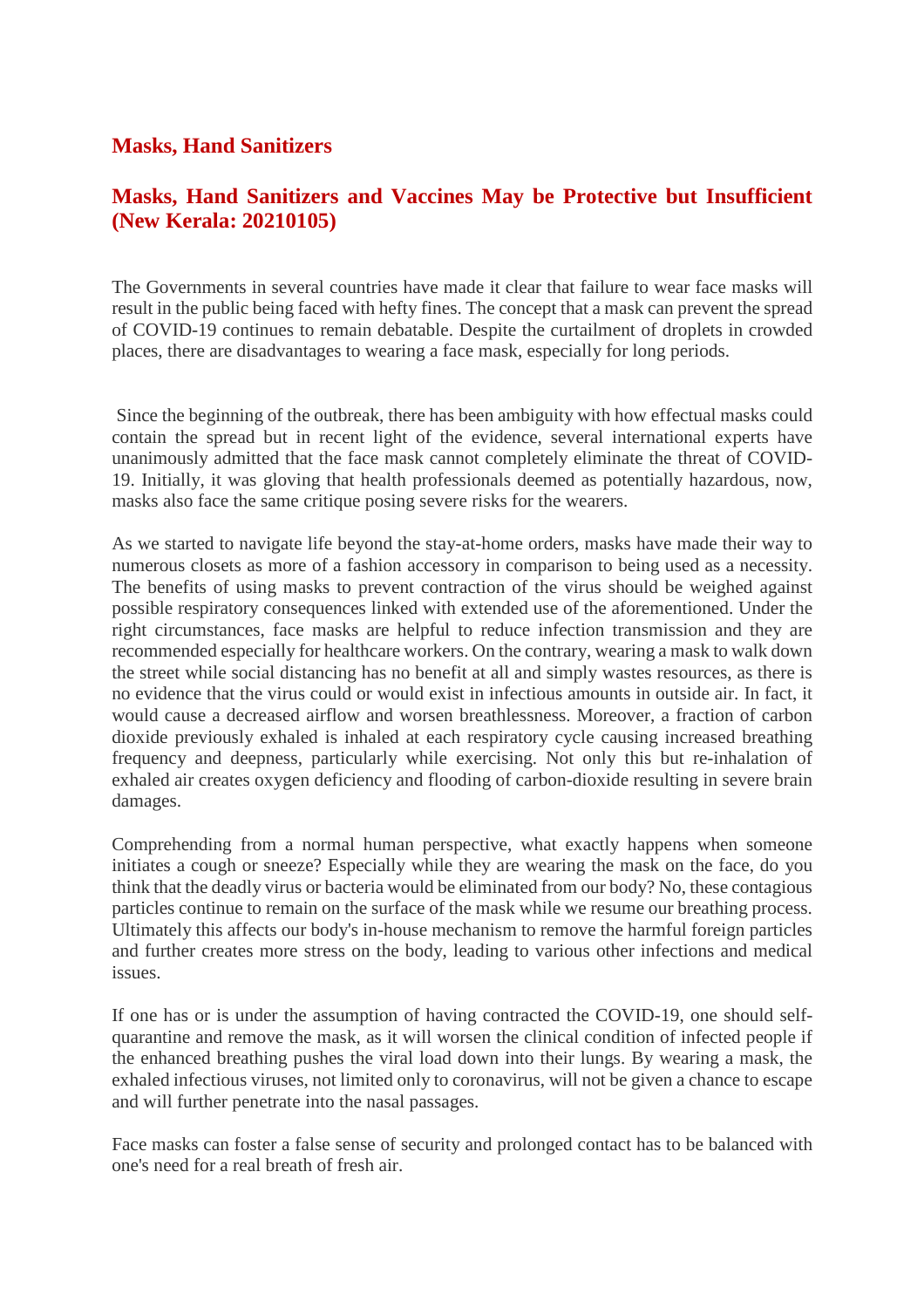#### Sanitizers The Dirty Truth

Good hand hygiene is paramount to good health and is one of the simplest ways to reduce one's risk of getting sick. Ever since the inception of the pandemic, hand sanitizers have become all the rage. It is a convenient alternative to washing hands with soap and water. It is quick and portable, especially when there is no running water nearby.

The active ingredient in hand sanitizers is often a form of alcohol, such as ethyl alcohol working as an antiseptic. Although antibiotics are effective against bacteria, using hand sanitizers only significantly lowers one's resistance to diseases by killing good bacteria, which helps protect against pathogens.

Excess usage of sanitizers not only leads to alcohol poisoning but also induces intoxication when it comes in contact with eyes and mouth, which in turn weakens the immune system. As companies are not required to disclose the ingredients that make up their secret fragrances, scented sanitizers are highly likely to be loaded with toxic chemicals. Synthetic fragrances contain phthalates, which are endocrine disrupters that mimic hormones and could also alter genital development.

Alcohol is a skin irritant, which disrupts one's natural oil production causing both dry and flaky skin. Over time, alcohols disrupt the natural barrier function, reducing the skin's ability to protect itself, and leading to accelerated aging as a result of increased dehydration.

Washing hands is traditionally superior to using hand sanitizer since soap lifts dirt, germs, and oil off grimy hands to provide a better, overall cleansing, unlike sanitizers, which do not eliminate pesticides and other chemical residues. Hand sanitizers only offer a short-term solution and quickly smearing an ethanol-based liquid would not kill cold and flu bugs either. They are a good temporary stand-in, in case of unavailability of soap and water.

As a complementary habit, sanitizers are most effective when used alongside frequent handwashing and physical distancing measures. While hand sanitizers can be the saviors on-the-go and prevent the spread of many pathogens, they cannot be considered as a frontline defense.

#### Coronavirus Vaccines The Hidden Facts

As per CNBC, participants who underwent vaccine trials of two reputed biotechnology companies reportedly experienced high fever, body and headaches, daylong exhaustion, and other symptoms upon receiving the shots. On this account, several doctors have urged CDC to be transparent with the public regarding the side effects following their first shot of the coronavirus vaccine. While both the companies have acknowledged that their vaccines could induce side effects that are mildly equivalent with COVID-19 symptoms, there have been worries if the patient will return for the second dose because of potentially unpleasant aftermath.

Since a fixed dose of vaccine is given to every individual irrespective of age, gender, nutritional status or other co-morbidities the response may vary, the vaccine may not work because it does not induce enough antibodies; if it produces antibodies but the antibodies do not kill the virus; if it kills the virus but the antibodies only last for a short time; there are bothersome side effects. When the advancement in the development of a vaccine occurs and the information is made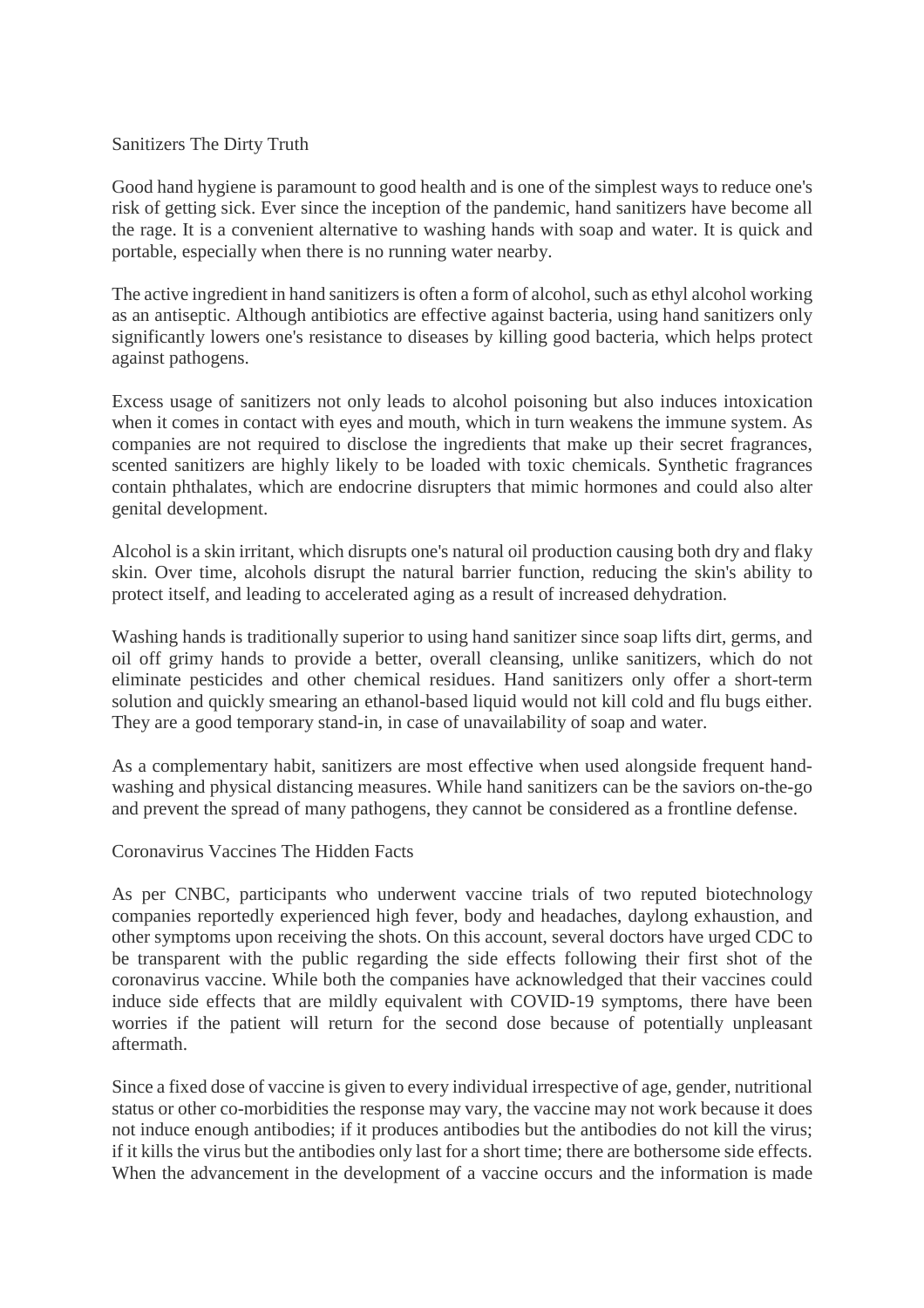public, invariably laxity sets in at various levels. The people will have the sense that we are soon to vanquish COVID and the general public would start to ignore the standard preventive methods like masking and social distancing and governments would also relax the official guidelines.

Most of the times the vaccine is tested on healthy adult individuals, whereas the protection is needed for more vulnerable, older and especially with co-morbidities population. Allergic or anaphylactic reaction to the components of the vaccine especially adjuvants is a real possibility. More so the long-term adverse effects cannot be gauged in short term studies like what has been done in development of COVID vaccine.

Furthermore, developing the vaccine within a short stretch of time impels its own challenges. While the efficacy of the trial in terms of eliciting a response to the virus can be tested, the safety and adverse effects caused by the vaccines in the long term remains questionable. As many people globally, India in particular, are building up immunity to COVID-19, the purpose of vaccines will turn out to be redundant by the time they are being mass-produced in the country, as it is highly likely for herd immunity to have occurred by then.

Although the measured exposure to the virus used in the preparation of a vaccine might be suitable to a few, the potency might either result in an overdose or underdose for the others, as each individual responds uniquely. In its truest form, the human body is composed of and works in tandem with the five elements of nature. The human body is capable of generating vaccines on its own as and when required based on the training and practices. Injecting it with a foreign component only deranges the native functioning of the immune system. As Mr. Narendra Modi, Prime Minister of India said that everyone should be self-reliant i.e., Aatmanirbhar, similarly the human body is capable of being self-reliant/aatmanirbhar subject to right training being provided to the body. Therefore, instead of promoting some vaccine companies for their benefit and blindly following it, we must train our own body to become self-reliant/aatmanirbhar. Hence, naturopathy amplifies the significance of supporting the body's capacity to treat and heal itself with the appropriate combination of food and yoga, as the vaccines which were developed within a brief span are not only feasible for rapid mass production but with minimal trial runs, they might not be the ideal lifelong solution for the entire population exhibiting varied symptoms.

, CEO of (est. 1909) is an entrepreneur and an ardent follower and preacher of wellness. He carries out his philanthropic activities towards wellness through , an initiative of Surajbai Sardarmull Navyas Trust.

This story is provided by NewsVoir. ANI will not be responsible in any way for the content of this article.

#### **Antibodies against COVID-19**

#### **Neuroscientists isolate mini antibodies against COVID-19 from a llama (New Kerala: 20210105)**

https://www.newkerala.com/news/2021/1881.htm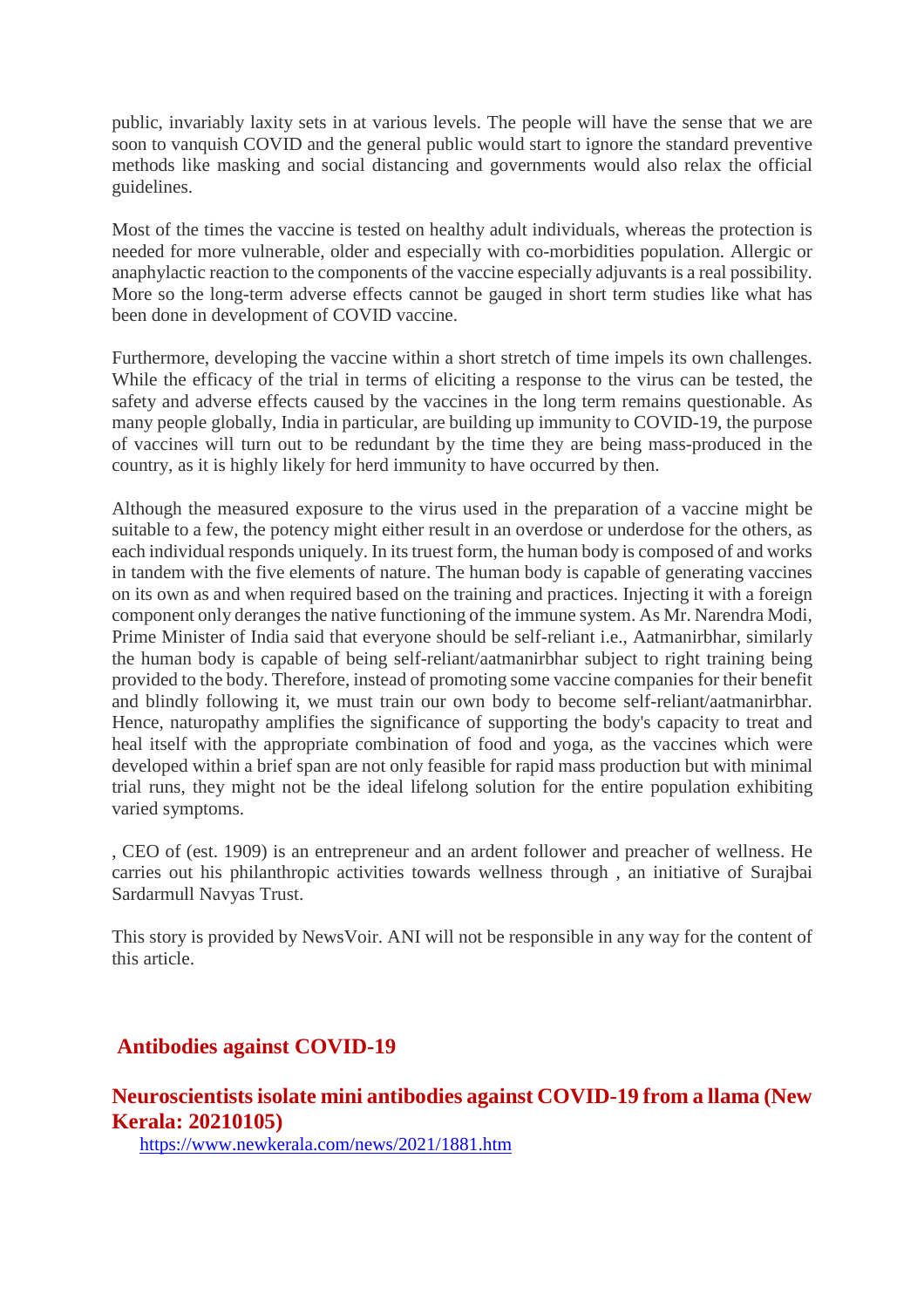National Institutes of Health researchers have isolated a set of promising, tiny antibodies, or anobodies against SARS-CoV-2 virus that were produced by a llama named Cormac.

Preliminary results published in Scientific Reports suggest that at least one of these nanobodies, called NIH-CoVnb-112, could prevent infections and detect virus particles by grabbing hold of SARS-CoV-2 spike proteins.

In addition, the nanobody appeared to work equally well in either liquid or aerosol form, suggesting it could remain effective after inhalation. SARS-CoV-2 is the virus that causes COVID-19.

The study was led by a pair of neuroscientists, Thomas J. "T.J." Esparza, B.S., and David L. Brody, M.D., Ph.D., who work in a brain imaging lab at the NIH's National Institute of Neurological Disorders and Stroke (NINDS).

"For years TJ and I had been testing out how to use nanobodies to improve brain imaging. When the pandemic broke, we thought this was a once in a lifetime, all-hands-on-deck situation and joined the fight," said Dr. Brody, who is also a professor at Uniformed Services University for the Health Sciences and the senior author of the study.

"We hope that these anti-COVID-19 nanobodies may be highly effective and versatile in combating the coronavirus pandemic," added Dr. Brody.

A nanobody is a special type of antibody naturally produced by the immune systems of camelids, a group of animals that includes camels, llamas, and alpacas. On average, these proteins are about a tenth the weight of most human antibodies.

This is because nanobodies isolated in the lab are essentially free-floating versions of the tips of the arms of heavy chain proteins, which form the backbone of a typical Y-shaped human IgG antibody. These tips play a critical role in the immune system's defenses by recognizing proteins on viruses, bacteria, and other invaders, also known as antigens.

Because nanobodies are more stable, less expensive to produce, and easier to engineer than typical antibodies, a growing body of researchers, including Esparza and Dr. Brody, have been using them for medical research.

For instance, a few years ago scientists showed that humanized nanobodies may be more effective at treating an autoimmune form of thrombotic thrombocytopenic purpura, a rare blood disorder, than current therapies.

Since the pandemic broke, several researchers have produced llama nanobodies against the SARS-CoV-2 spike protein that may be effective at preventing infections. In the current study, the researchers used a slightly different strategy than others to find nanobodies that may work especially well.

"The SARS-CoV-2 spike protein acts like a key. It does this by opening the door to infections when it binds to a protein called the angiotensin converting enzyme 2 (ACE2) receptor, found on the surface of some cells," said Esparza, the lead author of the study.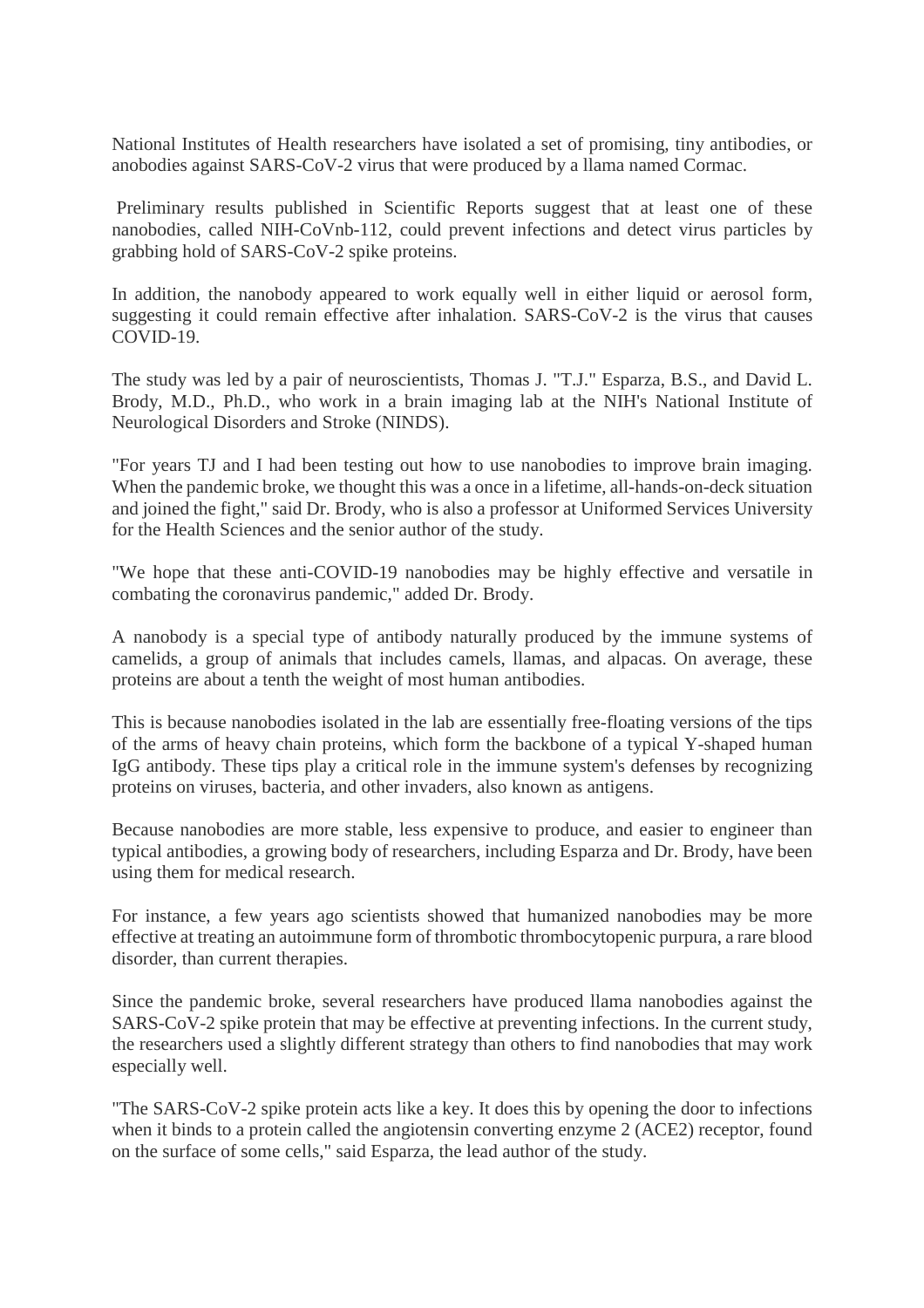"We developed a method that would isolate nanobodies that block infections by covering the teeth of the spike protein that bind to and unlock the ACE2 receptor," added Esparza.

To do this, the researchers immunized Cormac five times over 28 days with a purified version of the SARS-CoV-2 spike protein. After testing hundreds of nanobodies they found that Cormac produced 13 nanobodies that might be strong candidates.

Initial experiments suggested that one candidate, called NIH-CoVnb-112, could work very well. Test tube studies showed that this nanobody bound to the ACE2 receptor 2 to 10 times stronger than nanobodies produced by other labs. Other experiments suggested that the NIH nanobody stuck directly to the ACE2 receptor binding portion of the spike protein.

Then the team showed that the NIH-CoVnB-112 nanobody could be effective at preventing coronavirus infections. To mimic the SARS-CoV-2 virus, the researchers genetically mutated a harmless "pseudovirus" so that it could use the spike protein to infect cells that have human ACE2 receptors. The researchers saw that relatively low levels of the NIH-CoVnb-112 nanobodies prevented the pseudovirus from infecting these cells in petri dishes.

Importantly, the researchers showed that the nanobody was equally effective in preventing the infections in petri dishes when it was sprayed through the kind of nebulizer, or inhaler, often used to help treat patients with asthma.

"One of the exciting things about nanobodies is that, unlike most regular antibodies, they can be aerosolized and inhaled to coat the lungs and airways," said Dr Brody.

The team has applied for a patent on the NIH-CoVnB-112 nanobody.

"Although we have a lot more work ahead of us, these results represent a promising first step. With support from the NIH we are quickly moving forward to test whether these nanobodies could be safe and effective preventative treatments for COVID-19. Collaborators are also working to find out whether they could be used for inexpensive and accurate testing," said Esparza.

#### **Pandamic**

**कोरोना महामारी ने बढ़ाई डॉटरकिचंता, देश मएक साल मबढ़ सकते हटीबी के 10 लाख मामले (Hindustan: 20210105)**

https://www.livehindustan.com/national/story-one-million-additional-tb-cases-due-tomalnutrition-after-covid-pandemic-3725650.html

भारत में कोरोना के मामले भी घट रहे हैं और वैक्सीन को भी मंजूरी मिल गई है। हम भले ही COVID-19 को मात देने की कगार पर हैं. लेकिन इस महामारी ने जनजीवन को काफी प्रभावित किया है। देश में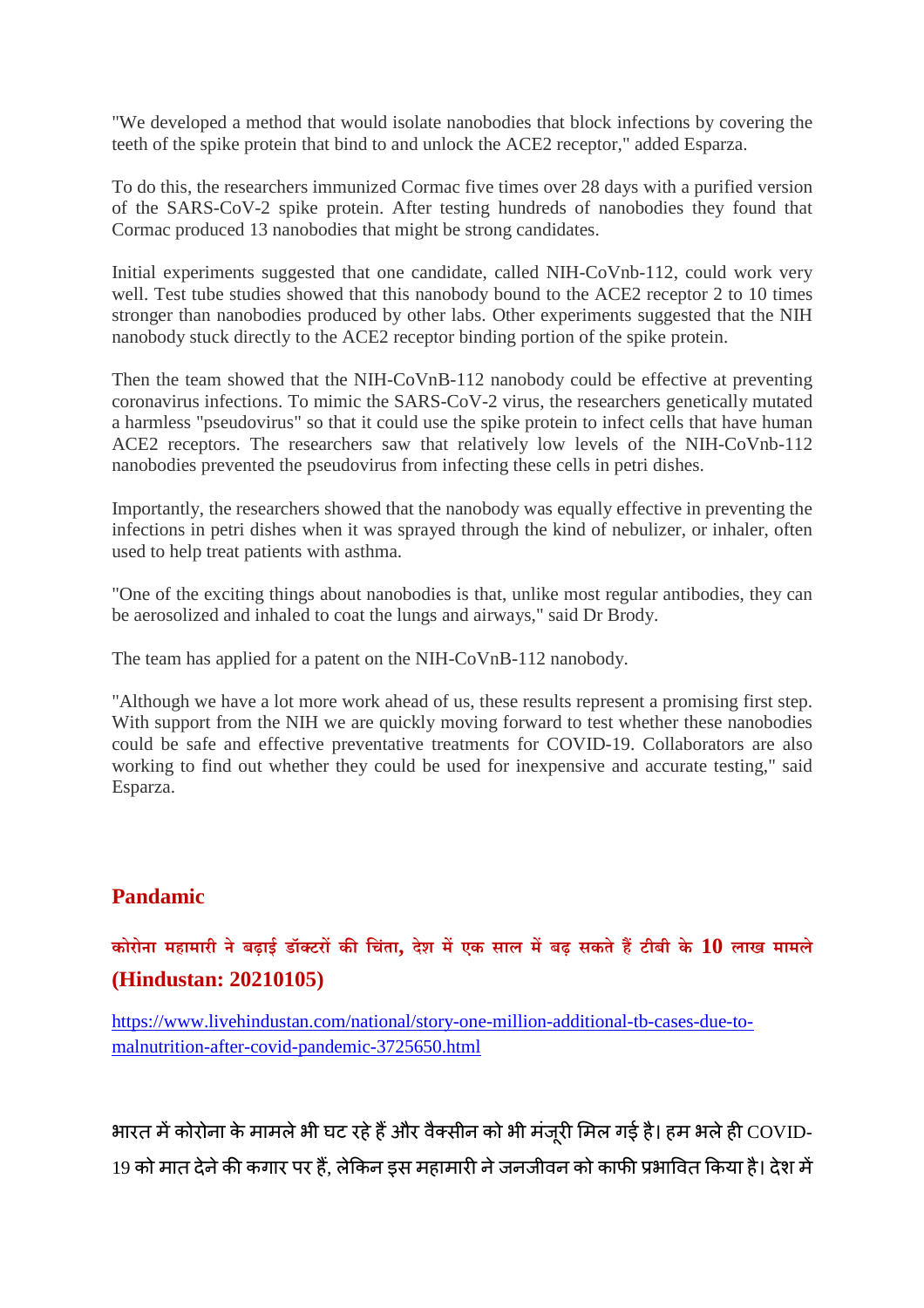कई बीमारियों के खिलाफ जारी लड़ाई पर भी इसका असर हुआ है। विश्व स्वास्थ्य संगठन के वरिष्ठ वैज्ञानिक और भारतीय आयुर्विज्ञान अनुसंधान परिषद (ICMR) के पूर्व महानिदेशक डॉ. सौम्या स्वामीनाथन ने कहा है कि 2025 तक भारत में जीवाणु संक्रमण को खत्म करने के अपने लक्ष्य को खोने के साथ दुनिया भर में तपेदिक (TB) के दस लाख मामलों की वृद्धि हो सकती है।

टीबी दुनिया भर में हर साल लगभग एक करोड़ लोगों को प्रभावित करता है। करीब 14 लाख लोगों की तो इससे मौत हो जती है। डॉ. स्वामीनाथन ने हाल ही में संपन्न भारत अंतर्राष्ट्रीय विज्ञान महोत्सव के दौरान कहा, 'इस महामारी ने टीबी प्रोगाम को वैश्विक स्तर पर प्रभावित किया है। जेनेक्स पर्ट मशीन (जिसे आरटी पीसीआर परीक्षण करने के लिए इस्तेमाल किया जा सकता है) और मेडिकल स्टाफ को कोरोना प्रबंधन में लगाया जा रहा है। लॉकडाउन और अन्य प्रतिबंधों से जीडीपी में गिरावट आई, जिसका असर पोषण पर भी पड़ सकता है। इस कारण एक साल में टीबी के के करीब मरीजों की संख्या में दस लाख का इजाफा हो सकता है।'

उन्होंने कहा, "टीबी अधिसूचना में महामारी के दौरान 50 से 60% तक गिरावट देखी गई है, जिसके परिणामस्वरूप भविष्य में मामला बढ़ सकते हैं।"

आपको बता दें कि भारत में 2019 में टीबी के 26 लाख 90 हजार मामले साएने आए थे। यह वैश्विक आंकड़े का करीब 26% है। भारत ने 2025 तक प्रति 1,00,000 लोगों पर एक से कम टीबी मामलों का लक्ष्य रखा था। उन्होंने कहा, "महामारी ने निश्चित रूप से 2025 तक टीबी को समाप्त करने के लिए भारत के लक्ष्य को प्रभावित किया है।"

हालांकि, महामारी ने कई सबक दी है। साथ ही प्राइवेट सेक्टर से सहयोग मिला है। इससे देश से जीवाणु संक्रमण को खत्म करने के लक्ष्य को पूरा करने में मदद करने के लिए समाधान खोजने में मदद मिल सकती है।

उन्होंने कहा, ''कोरोना की चुनौतियों का सामना करने के लिए बहुत सारे खोज किए गए। इनमें से कुछ का उपयोग टीबी के लिए किया जा सकता है। टेस्टिंग को बढ़ाने के साथ-साथ सोशल डिस्टेंसिंग के पालन और टीका परीक्षण के लिए केंद्रों का निर्माण। प्राइवेट सेक्टर भी इस क्षेत्र में आगे आए हैं। ये सभी टीबी उन्मूलन कार्यक्रम को पटरी पर लाने में भारत की मदद कर सकते हैं।"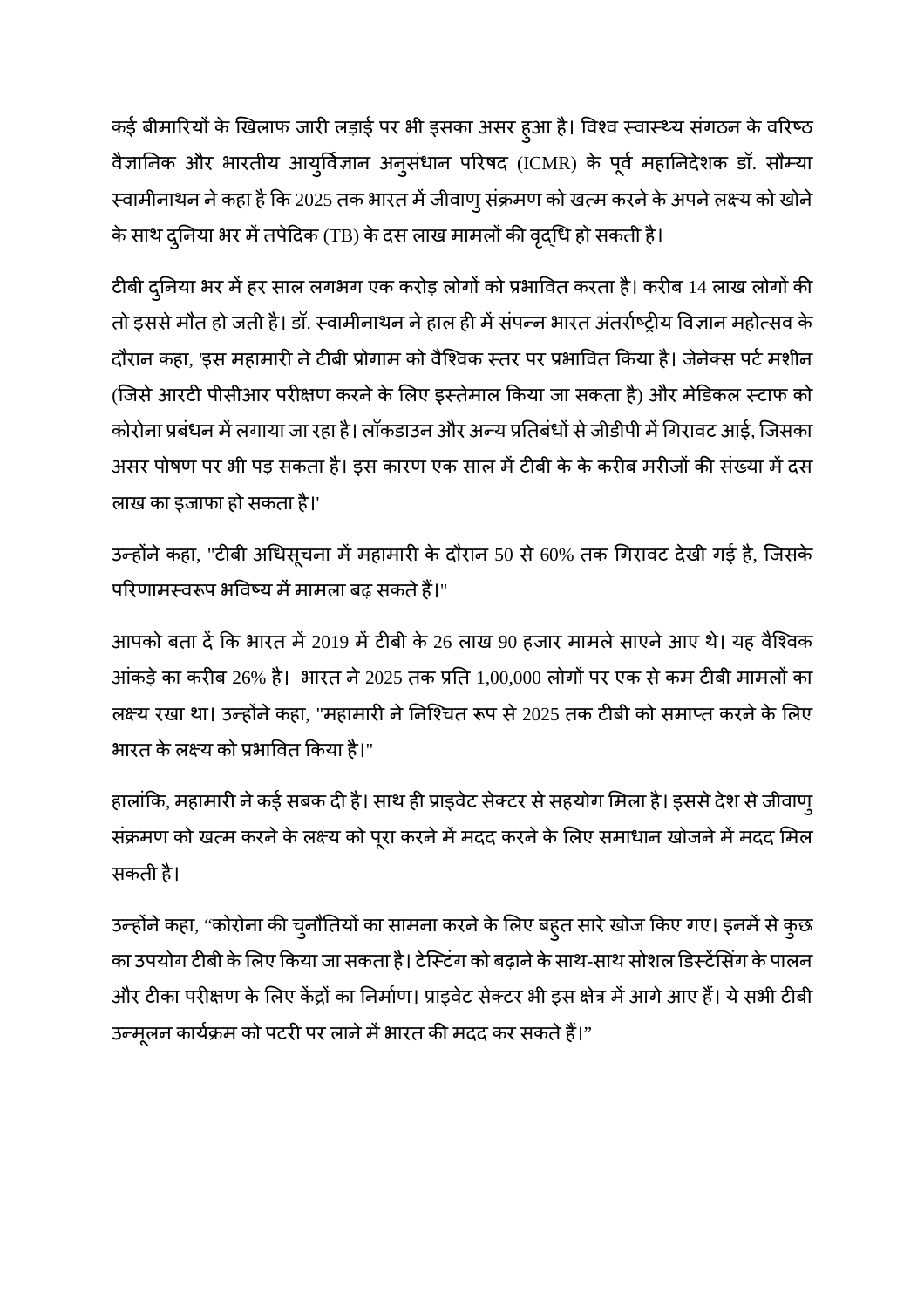#### **Vaccine Dose (Hindustan: 20210105)**

https://epaper.livehindustan.com/imageview\_554534\_86330610\_4\_1\_05-01- 2021 2 i 1 sf.html

# किल्लत होने पर दो अलग-अलग टीकों की डोज दी जाएगी

#### योजना

#### नई दिल्ली हिन्दुस्तान ब्यूरो

कोरोना टीके को आपात मंजूरी मिलने के बाद बड़े देशों में अब इसकी किल्लत पडने लगी है। इसके चलते दो अलग-अलग कंपनी के टीके को मिलाकर दो डोज देने की तैयारी हो रही है। सबसे पहले टीकाकरण शुरू करने वाला देश ब्रिटेन मिश्रित टीकाकरण की शुरुआत करने जा रहा है। वह ऐसा करने वाला दुनिया का पहला देश होगा।

ब्रिटेन में सबसे पहले फाइजर के टीके को मंजरी दी गई थी। इसके बाद अमेरिका समेत दुनिया के अन्य देशों ने इसके आपात इस्तेमाल की अनुमति

देनी शुरू कर दी। मांग में अचानक .<br>आई तेजी से खुद ब्रिटेन में ही आपूर्ति कम पड़ने लगी है। इसे देखते हुए देश .<br>में स्वास्थ्य सेवाएं संभालने वाली संस्था एनएचएस को ब्रिटिश सरकार ने टीकों के सीमित मिश्रित इस्तेमाल की इजाजत देने का फैसला किया है। इसके तहत लोगों को पहले एक कंपनी का टीका लगाया जाएगा। इसके बाद दो से तीन सप्ताह की

बजाय 12 सप्ताह में दूसरी डोज अन्य कंपनी के टीके की दी जाएगी। एनएचएस का कहना है कि पहले उनकी कोशिश होगी कि लोगों को एक ही टीके की दोनों डोज दी जाएं। जरूरी होने पर ही दूसरी कंपनी का टीका लगाया जाएगा। पब्लिक हेल्थ इंग्लैंड के प्रमुख डॉ.मैरी रामसे के मुताबिक,



ब्रिटेन में सोमवार को 82 वर्षीय किडनी के मरीज ब्रायन पिंकर को ऑक्सफोर्ड-एस्टाजेनेका का पहला टीका लगाया गया। • रायटर्स

की कमी है वहां कुछ न मिलने से

अंतराल के बाद दूसरी कंपनी का

टीका लगाया जाएं।

बेहतर है कि लोगों को एक निश्चित

टीकों के इस्तेमाल को लेकर यह कोई आधिकारिक नीति नहीं है। लेकिन कुछ विशेष मामलों में जहां वैक्सीन की पहली डोज लगने के बाद टीकों

06 लाख लोगों को अब तक लग चुका है ब्रिटेन में टीका लाख के करीब लोगों को अमेरिका में लगाई गई वैक्सीन

#### अमेरिका में भी चर्चा II

.<br>दुनिया में सबसे ज्यादा संक्रमण की मार झेल रहे .<br>अमेरिका में भी टीके की मिश्रित डोज को लेकर चर्चा है। कॉर्नेल विश्वविद्यालय के पोफेसर जॉन मर ने कहा, ब्रिटेन में ऐसा कोई ट्रायल नहीं किया है जिसमें दो टीकों के प्रयोग के प्रभाव का अध्ययन किया गया हो। लेकिन व्यावहारिक रूप से निर्णय कुछ हद तक सही है। वहीं, सेंटर फॉर डिजीज कंटोल एंड प्रिवेंशन ( सीडीसी ) के वैज्ञानिकों ने चेतावनी दी है कि एक व्यक्ति पर दो टीकों का इस्तेमाल बेहद खतरनाक साबित हो सकता है। क्योंकि इसके प्रभावों को लेकर किसी भी देश में कोई अध्ययन नहीं किया गया है।

#### कई दुष्परिणाम भी सामने आ सकते हैं

कोरोना वायरस के नए स्ट्रेन के खतरों के बीच स्वास्थ्य विशेषज्ञों का मानना है कि र राजे को बाद राजे था। साथ में आपको हैं। चूंकि अब तक मिश्रित डोज को<br>इसके कई दुष्परिणाम भी सामने आ सकते हैं। चूंकि अब तक मिश्रित डोज को<br>लेकर कोई ट्रायल नहीं किया गया है, ऐसे में इससे नुकसान की भी आशंका है।

### **Covid-19 vaccine**

# **Explained: What next for Covid-19 vaccine rollout in India? (The Indian Express: 20210105)**

https://indianexpress.com/article/explained/covid-vaccine-rollout-covishield-covaxincoronavirus-mass-vaccination-7132877/

COVID-19 vaccine: India has approved two Covid-19 vaccines for restricted use. How do these work, when will they be given, and to whom? Why have some scientists expressed concern, and what is the government's explanation?

India's top drug regulator on Sunday approved Covishield and Covaxin as vaccines for restricted use against Covid-19, paving the way for mass vaccination against the virus that has so far infected over a crore people and killed nearly 1.5 lakh. A look at these vaccines, how they were approved and what this means for the population:

How do Covishield and Covaxin work?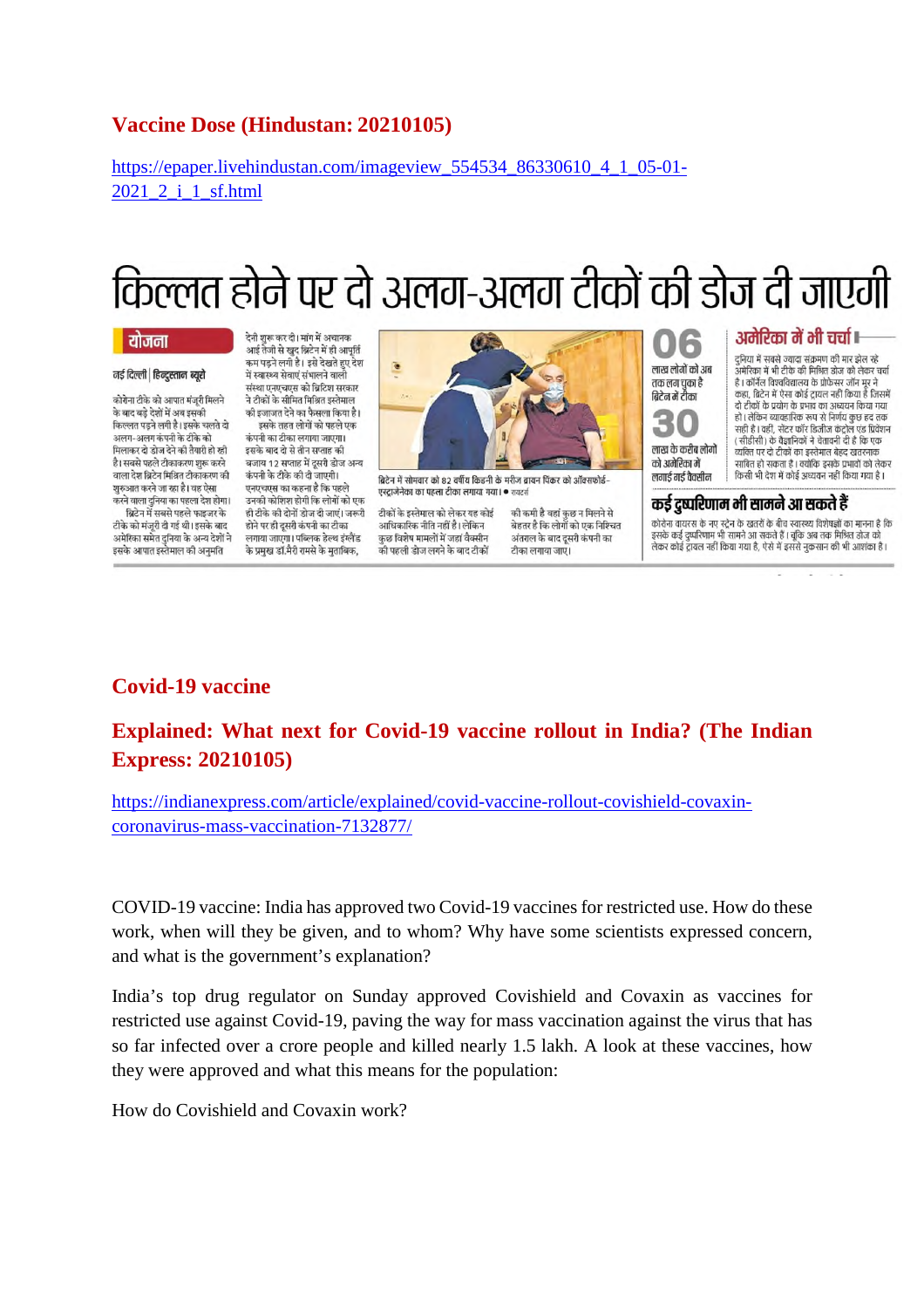Covishield is the Indian variant of AZD1222, the vaccine developed by AstraZeneca and University of Oxford. Pune-based Serum Institute of India (SII) developed and manufactured Covishield through a licence from AstraZeneca and Oxford.

It is a "non-replicating viral vector" vaccine, which means it makes use of another weakened and genetically modified virus — in this case a common cold chimpanzee virus — to help the body develop immunity against the coronavirus. The vaccine carries just the code to make the spike protein (the spike on the virus's surface). The body's immune system is supposed to recognise this protein as a threat, and work on building antibodies against it.

Covaxin, developed by Hyderabad-based Bharat Biotech in collaboration with the National Institute of Virology, uses a different platform. It is an "inactivated" vaccine, which means it uses the killed SARS-CoV-2 virus, which has no potential to infect or replicate once injected and just serves to boost an immune response. Covaxin is expected to target more than just the spike protein — it also aims to develop an immune response to the nucleocapsid protein (the shell of the virus that encloses its genetic material).

What type of approval has been granted?

Both vaccines have received what is known as a "restricted use approval in an emergency situation" — similar to an Emergency Use Authorisation that countries like the UK and US have been granting to companies like Pfizer, Moderna and AstraZeneca for their vaccines.

This means the vaccines have been approved for use despite the companies not having completed clinical trials. Given the pandemic, the government wanted a vaccine ready to use at the earliest. Another growing concern is the mutation of the SARS-CoV-2 virus that has led to newer strains in countries like the UK which are starting to spread to other parts of the world, including India.

Covishield secured a restricted approval with the help of data generated from over 23,000 participants in AZD1222's trials in countries like the UK and Brazil. An expert committee of the regulator found Covishield compared with AZD1222 after looking at this data as well as interim data from the vaccine's phase 2/3 trials on 1,600 participants in India.

In the case of Covaxin, the regulator felt it needed to be approved because it felt the inactivated platform would be able to protect against mutations. The regulator looked at animal testing data as well as data on safety and immunogenicity (ability of the vaccine to prompt an immune response) from phase 1/2 trials.

Bharat Biotech, Covaxin, Mutant virus, Covid vaccine distribution, Coronavirus vaccine India, India vaccine distribution, Vaccine rollout latest news, Indian express news Now that two vaccines have been approved, the country will be able to begin its mass vaccination programme. (Express Photo: Praveen Khanna)

Are there any conditions for these approvals?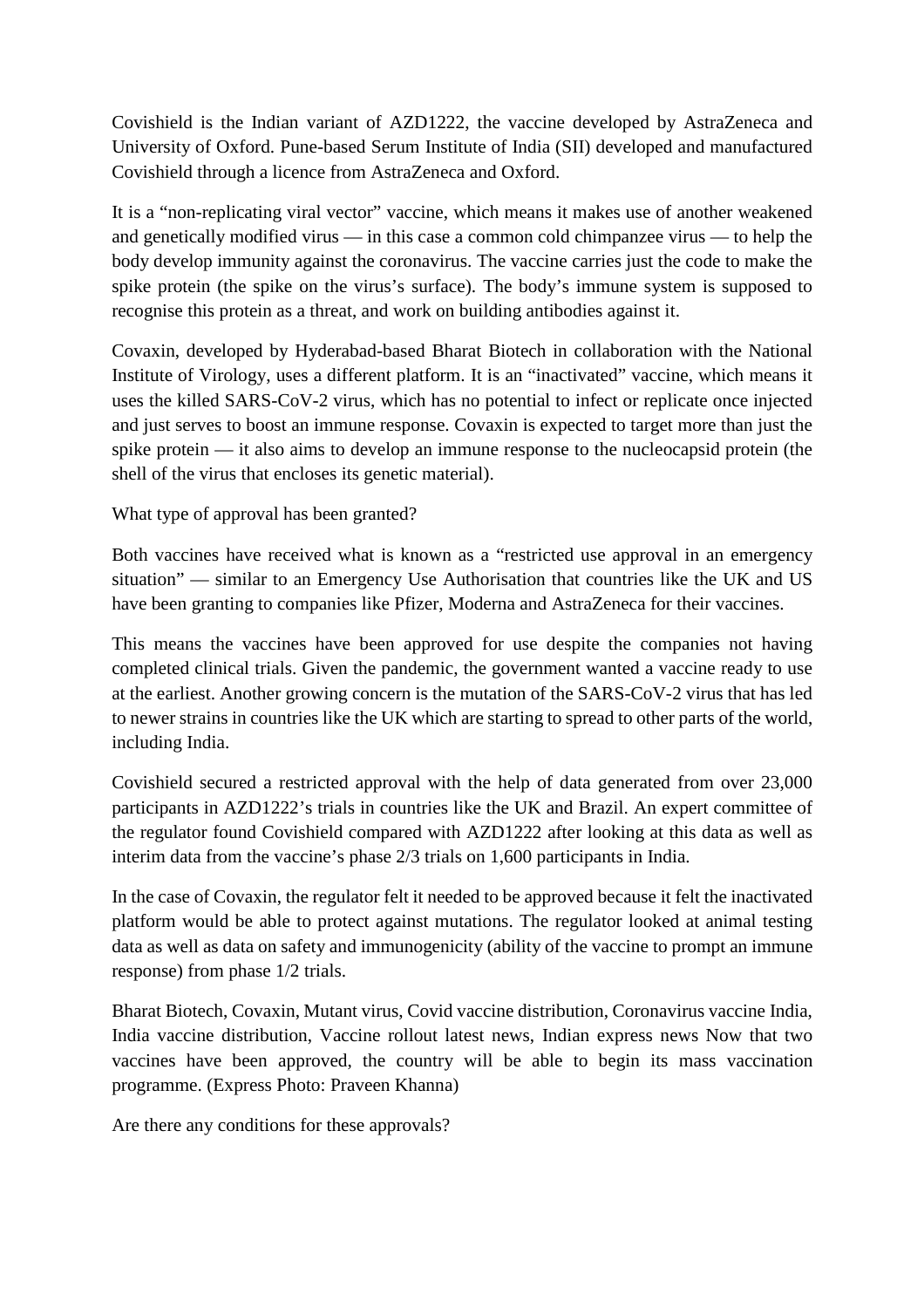Several conditions have been imposed on SII and Bharat Biotech, including that both firms have to continuously submit safety, efficacy and immunogenicity data from their ongoing trials until these are complete.

They also have to submit safety data every 15 days for the coming two months, and after that monthly for the duration of their trials.

On top of this, the restricted approval to Covaxin has been given "in clinical trial mode". Bharat Biotech will still have to complete vaccinating nearly 26,000 participants in its phase-3 trial, and then collect and analyse data from these people. Bharat Biotech was earlier testing its vaccine by giving half of its participants a placebo. According to the firm, everyone it is testing now will be given Covaxin and data on safety and efficacy will be analysed from them over a fixed time period.

Bharat Biotech will have to submit a protocol for this trial, and a risk management plan.

What concerns have been raised, and what is the government's response?

Some scientists have expressed concern about the basis for the approval to Covaxin, given that it does not seem to adhere to the regulator's own requirements for clearing a vaccine in this pandemic.

Health Minister Dr Harsh Vardhan has described the approval for Covaxin as a "strategic decision for our vaccine security". The Minister posted on Twitter on Sunday evening: "Let it be known that EUA for COVAXIN is differently conditional — in clinical trial mode… All COVAXIN recipients to be tracked,monitored as if they're in trial… COVAXIN approval is 'Monitored Approval' with strict follow-up & rolling review. This approval ensures India has an additional vaccine shield in its arsenal esp[ecially] against potential mutant strains in a dynamic pandemic situation – A strategic decision for our vaccine security."

All India Institute of Medical Sciences Director Dr Randeep Guleria told The Indian Express on Sunday: "This (approval for Covaxin) is like a back-up. If we find that cases don't rise, then we stick to the SII (Serum Institute of India's Covishield), till the Bharat Biotech data comes early next month. And if that data is found to be good enough, then they will get the same approval as the SII. Indirectly, looking at the safety profile, that (Covaxin) is a safe vaccine, although we don't know how efficacious it is. They (the regulators) have given, I would say, a green signal to start stockpiling in case we need it."

Dr Vinod K Paul, NITI Aayog member-Health, and chair of the National Expert Group on Vaccine Administration for Covid-19 (NEGVAC), said: "The thinking that has gone in is that this vaccine is not only covering the S protein, it is also against other antigens because it is targeting the whole surface of the SARS-CoV-2 virus. So, this provides much more leverage for the vaccine to work against mutations. It's our guarantee against the mutations that may be appearing."

What happens now? Who gets it first?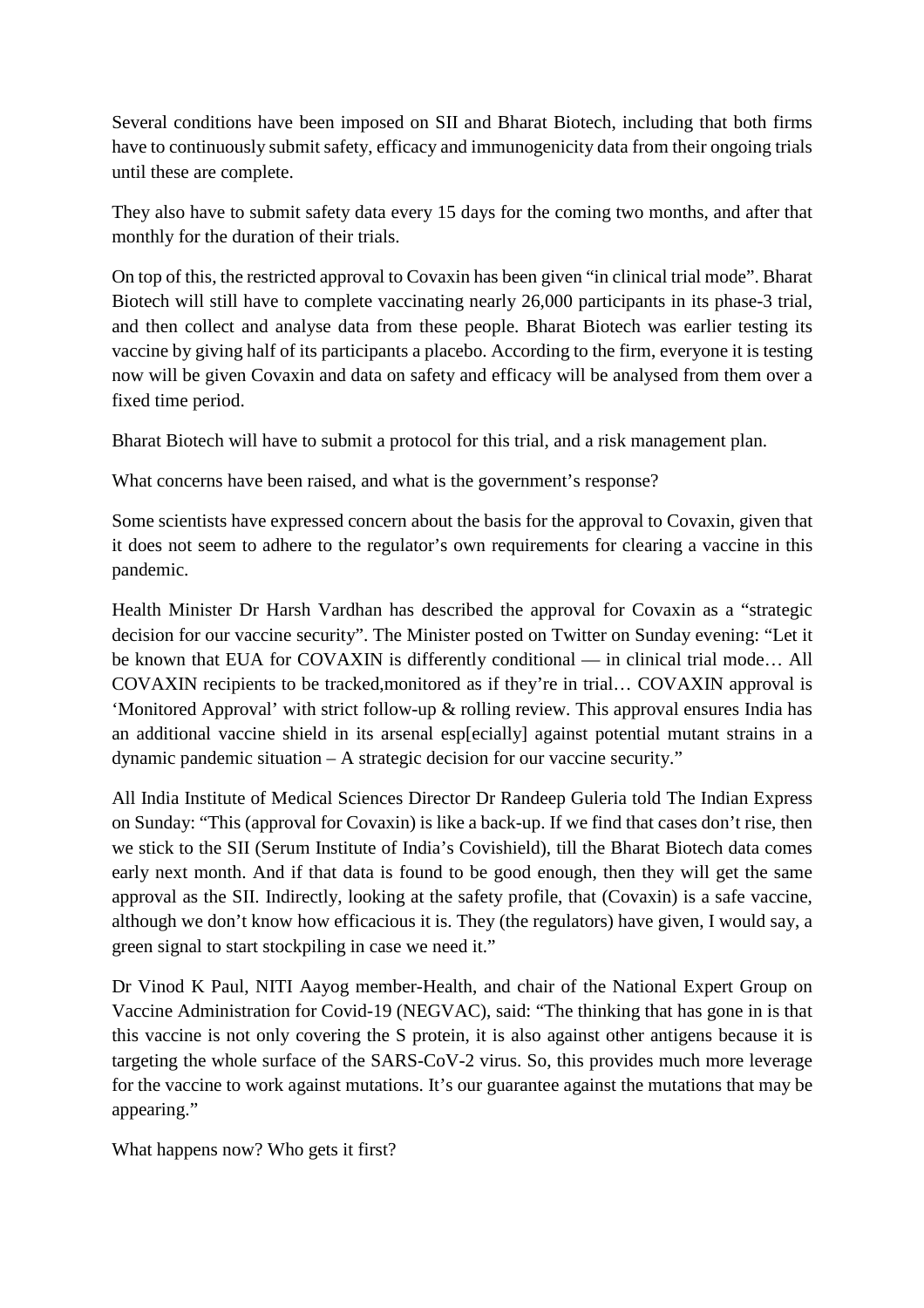Now that two vaccines have been approved, the country will be able to begin its mass vaccination programme. A schedule is expected soon, Dr Paul said.

SII and Bharat Biotech are being told to keep "significant" doses ready so that they can be transported to over 30 vaccination hubs, in places like Lucknow, Panchkula, Chennai and Delhi. Once the companies send the vaccines there, state governments are expected to mobilise the doses to the vaccination points. In the first tranche, the vaccination points will be healthcare facilities where nearly 70 lakh public and private health professionals will be vaccinated over the course of three months.

The next to receive vaccines are likely to be frontline workers and then people aged 50 years and above.

Health Minister Dr Harsh Vardhan earlier said the government expected the first phase of vaccination — targeting around 30 crore people on priority — to be completed by August 2021.

#### **Allergic reactions to Covid-19 vaccines**

# **Explained: What is known about allergic reactions to Covid-19 vaccines (The Indian Express: 20210105)**

https://indianexpress.com/article/explained/amid-concerns-over-allergic-reactions-tovaccines-us-experts-offer-reassurance-7132895/

Concerns have been raised over reports that some people have possible allergic reactions to Covid-19 vaccines. A team of experts has now examined the relevant information.

Syringes containing the Covid-19 vaccine are shown before being administered at Jackson Memorial Hospital in Miami. (AP Photo: Wilfredo Lee)

In the US, where the Food and Drug Administration (FDA) has granted emergency use approvals to the Covid-19 vaccines from Pfizer-BioNTech and Moderna, concerns have been raised over reports that some people have possible allergic reactions to Covid-19 vaccines. A team of experts has now examined the relevant information and offered reassurance that the vaccines can be given safely, even to people with food or medication allergies. The review is published in the Journal of Allergy and Clinical Immunology: In Practice.

The review notes that allergic reactions to vaccines in general are rare, with a rate of about 1.3 per 1 million people.

The authors summarise what is currently known about allergic reactions to vaccines like the ones developed against Covid-19, and propose detailed advice so that individuals with different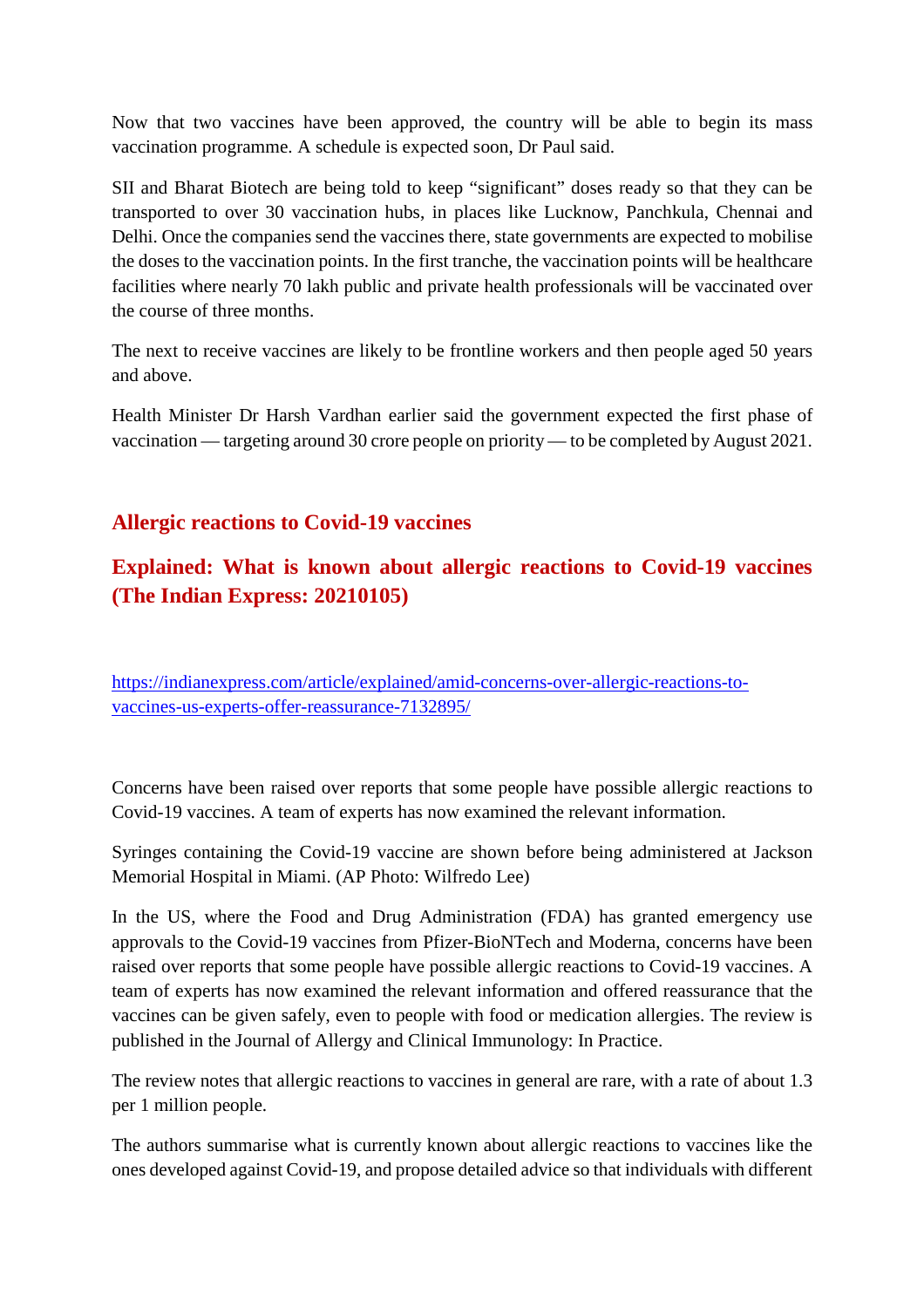allergy histories can safely receive their first Covid-19 vaccine. They also outline steps on safely receiving the second dose in individuals who develop a reaction to their first dose.

"As allergists, we want to encourage vaccination by reassuring the public that both FDAapproved Covid-19 vaccines are safe. Our guidelines are built upon the recommendations of US regulatory agencies and provide clear steps to the medical community on how to safely administer both doses of the vaccine in individuals with allergic histories," review author Aleena Banerji from Massachusetts General Hospital (MGH) and Harvard Medical School said in a statement released by MGH.

The experts stress that Covid-19 vaccine clinics will be monitoring all patients for 15 to 30 minutes and can manage any allergic reactions that occur. Banerji and her co-authors recommend that individuals with a history of anaphylaxis to an injectable drug or vaccine containing the compounds polyethylene glycol or polysorbate speak with their allergists before being vaccinated. They stress that patients with severe allergies to foods, oral drugs, latex, or venom can safely receive the Covid-19 vaccines.

The review notes that in the UK, following accounts of potential allergic reactions in some people following vaccination, the medical authorities advised that individuals with a history of anaphylaxis to a medicine or food should avoid Coid-19 vaccination.

In the US, after a review of the data related to allergic reactions, the FDA recommended that the vaccines be withheld only from individuals with a history of severe allergic reactions to any component of the Covid-19 vaccine. The Centers for Disease Control and Prevention (CDC) advised that all patients be observed for 15 minutes post-vaccination by staff who can identify and manage such reactions. The US agencies do not recommend that people with food or medication allergies avoid vaccination.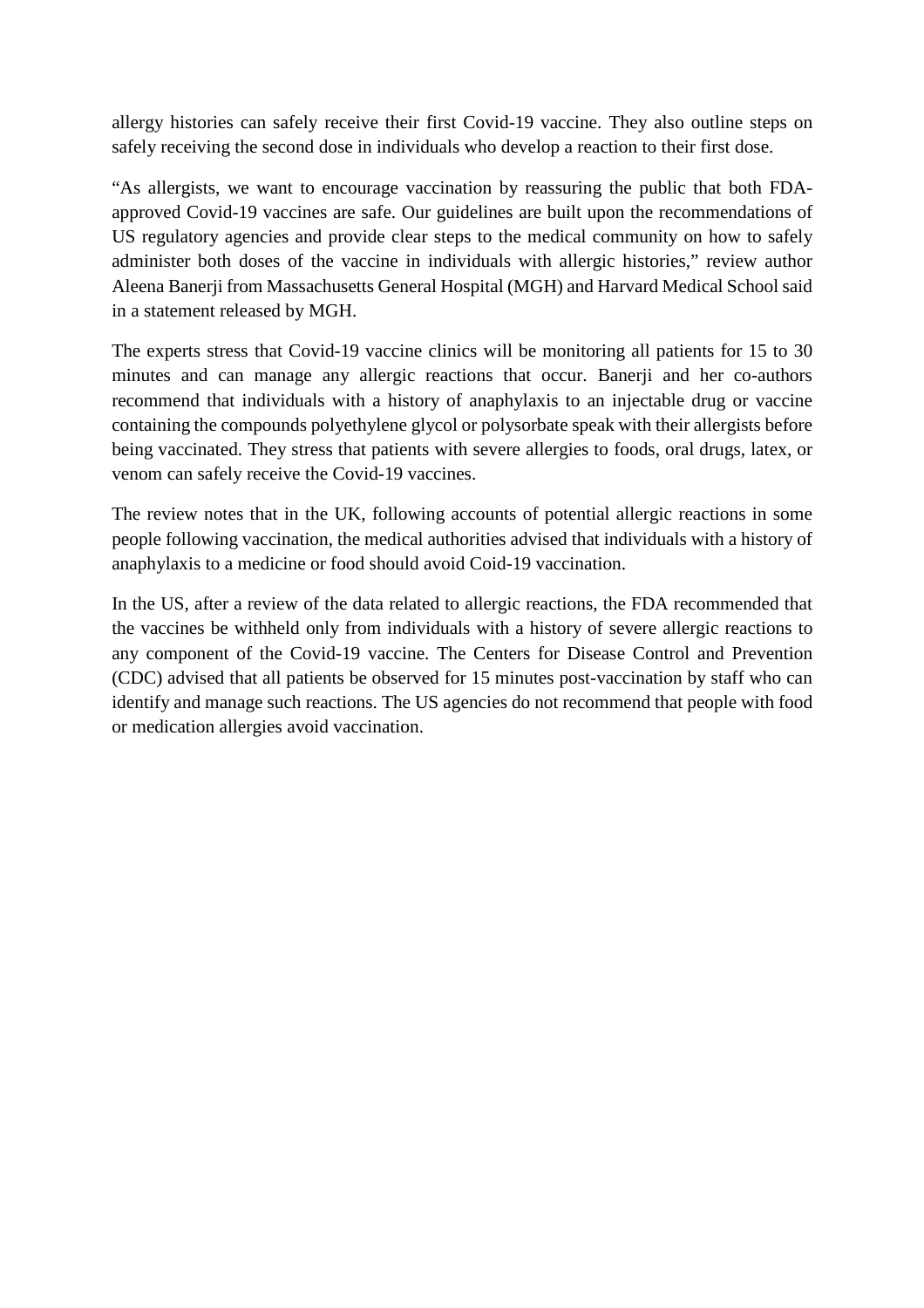# **Coronavirus (Hindustan: 20210105)**

https://epaper.livehindustan.com/imageview\_554534\_86329370\_4\_1\_05-01- 2021\_2\_i\_1\_sf.html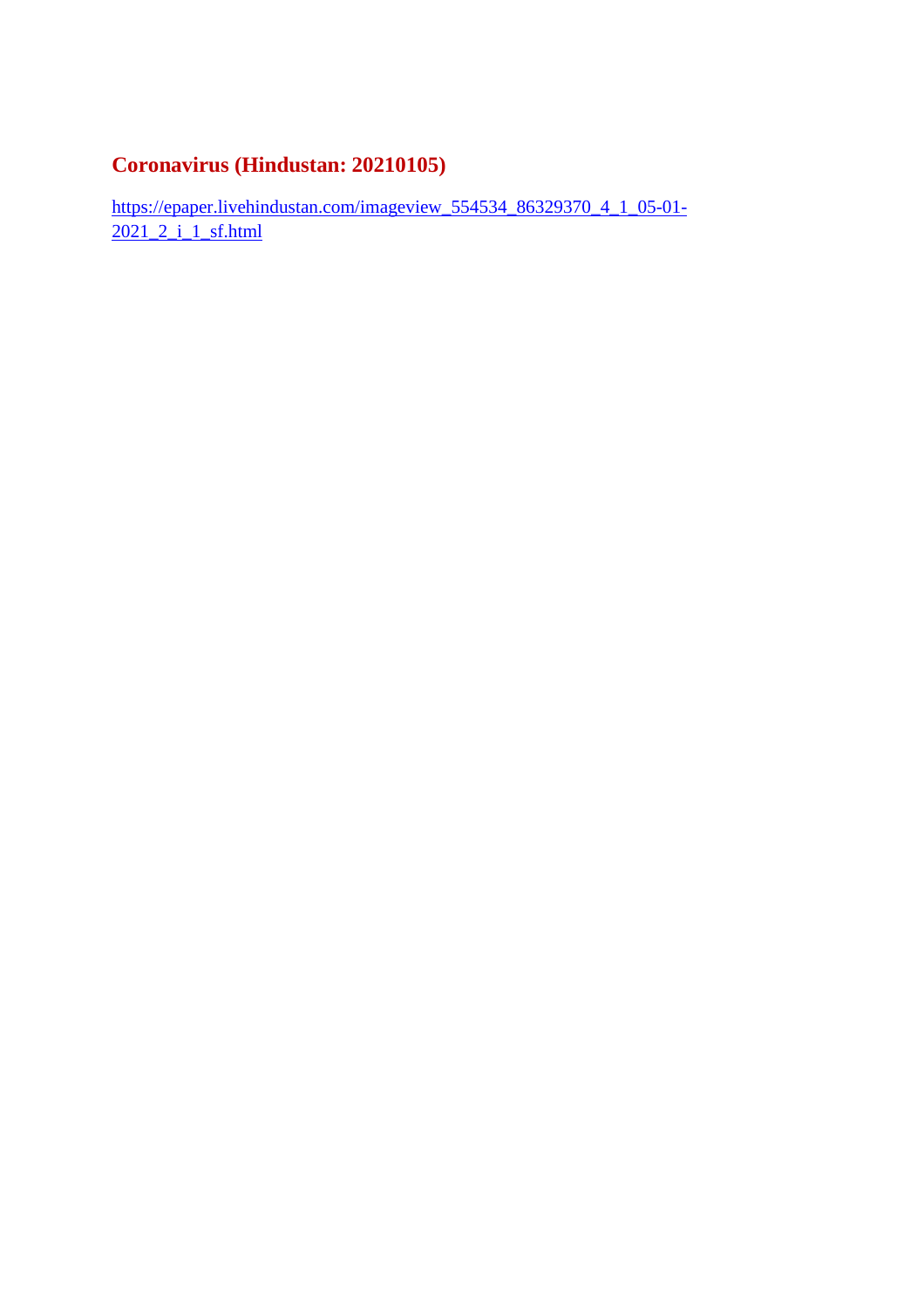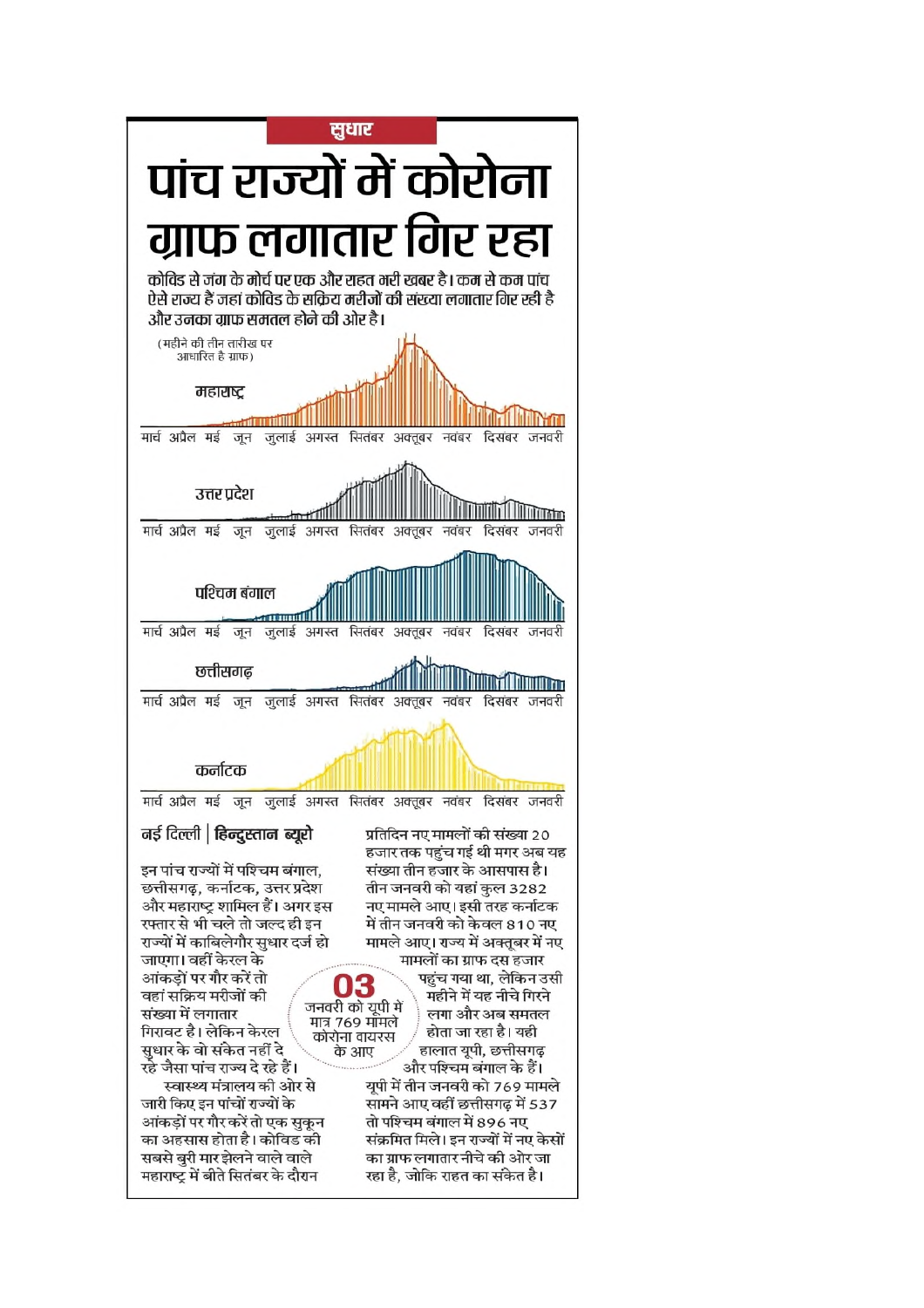#### **Infection (Hindustan: 20210105)**

https://epaper.livehindustan.com/imageview\_554534\_86340316\_4\_1\_05-01-2021\_2\_i\_1\_sf.html

# संक्रमण में कमी का कारण युवा आबादी व हर्ड इम्युनिटी

नर्ड दिल्ली | एजेंसी

भारत में कोविड से संक्रमित लोगों की निश्चित संख्या का शायद कभी पता नहीं चल सके, लेकिन वैज्ञानिक समुदाय इससे सहमत है कि मामलों की संख्या कम होना वास्तविकता है। विशेषज्ञों के मुताबिक इसके लिए हर्ड इम्युनिटी यानी सामूहिक रोग प्रतिरोधक क्षमता और युवा आबादी को श्रेय दिया जा सकता है।

वाशिंगटन में सेंटर फॉर डिसीज डायनेमिक्स, इकनोमिक्स एंड पॉलिसी के संस्थापक व निदेशक लक्ष्मीनारायण ने कहा-भारत युवा आबादी के कारण अधिक सुरक्षित रहा जहां देश का 65 प्रतिशत हिस्सा 35 वर्ष से कम आयु का है. इस आयु वर्ग में संक्रमण की संभावना कम है। अशोका यूनिवर्सिटी के त्रिवेदी स्कल ऑफ बायोसाइंसेज के निदेशक शाहिद जमील ने भारत के कोविड ग्राफ को देखते हुए कहा-यह निश्चित संख्या नहीं है, बल्कि उतार-चढ़ाव महत्वपूर्ण है। उन्होंने कहा कि महामारी के दौरान सही संख्या का पता होना असंभव और अव्यावहारिक लगता है। हर्ड इम्युनिटी होने का मतलब है कि लोगों के एक बड़े हिस्से में किसी वायरस से लडने की ताकत को पैदा करना। दिल्ली के नेशनल इंस्टीट्यूट ऑफ इम्यूनोलॉजी के रोग प्रतिरक्षा विज्ञानी सत्यजीत रथ ने कहा कि हालांकि वास्तविक संख्याओं को अच्छी तरह से आंका जा सकता है।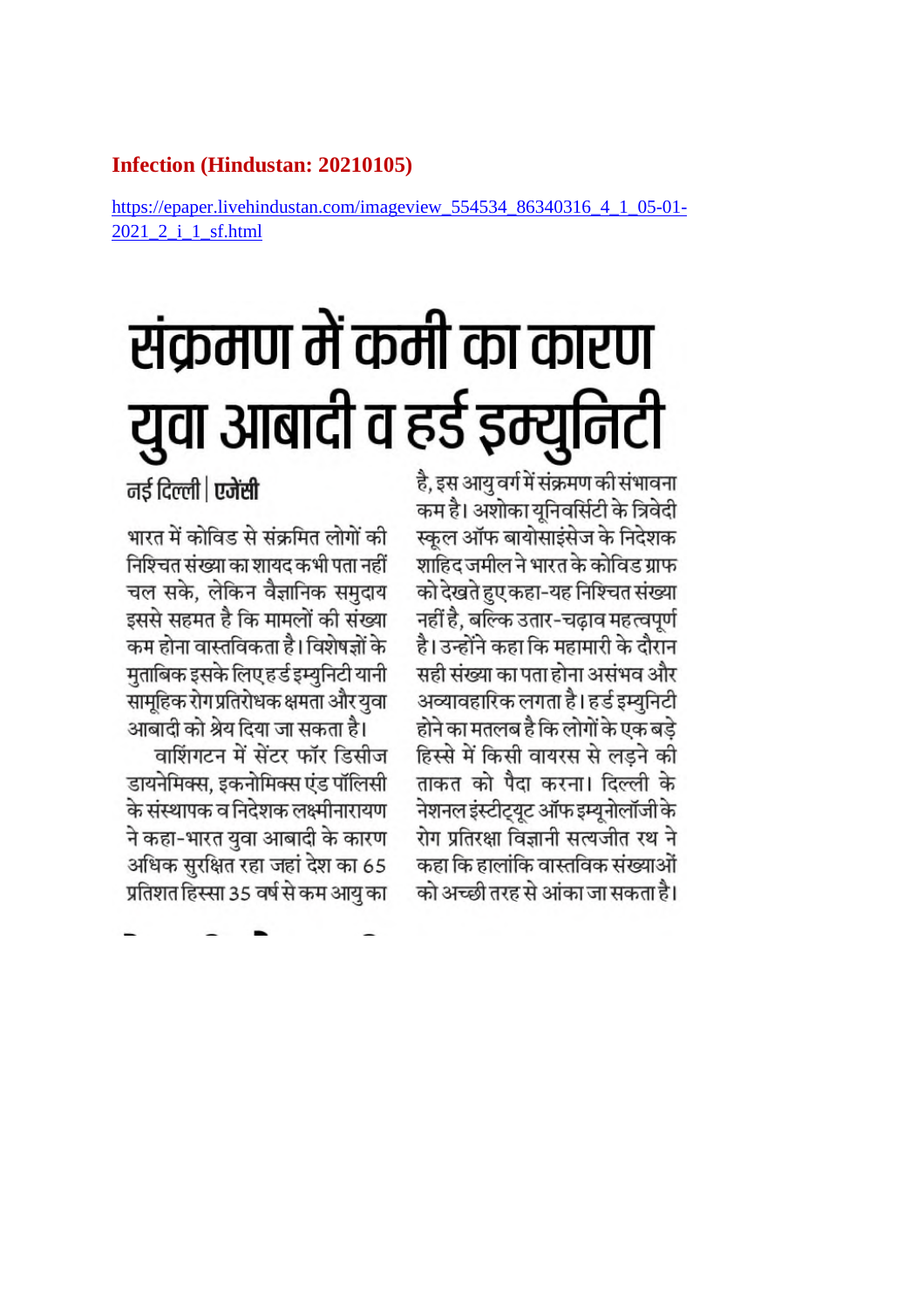### **Coronainfection (Hindustan: 20210105)**

https://epaper.livehindustan.com/imageview\_554535\_86296834\_4\_1\_05-01-2021\_3\_i\_1\_sf.html

# संकटः कोरोना के नए रूप से अब तक 38 संक्रमित

# महाराष्ट्र, केरल में भी मिले

ब्रिटेन से लौटे महाराष्ट में आठ और केरल में छह लोग नए वायरस से संक्रमित मिले हैं । राज्य सरकारें इनके साथ यात्रा करने वाले व उनके परिजनों की तलाश कर रही हैं।

नई दिल्ली/मेरठ | हिन्दुस्तान ब्यूरो

ब्रिटेन में मिले कोरोना के नए प्रकार की चपेट में सोमवार शाम तक 38 लोग आ चुके थे। इनमें से चार मेरठ और तीन दिल्ली के रहने वाले हैं। केंद्रीय स्वास्थ्य मंत्रालय ने यह जानकारी दी। इनमें 29 लोग शुक्रवार तक संक्रमित पाए गए थे। मेरठ में बीते दिनों लंदन से लौटी एक बच्ची में संक्रमण की पुष्टि हुई थी, अब बच्ची के माता-पिता के अलावा बलवंत एन्क्लेव में रहने वाले दो रिश्तेदारों की रिपोर्ट भी पॉजिटिव आई है। अभी एक

की रिपोर्ट का इंतजार है। दिल्ली में तीन और गुरुग्राम में भी एक शख्स संक्रमित पाया गया है। मंत्रालय ने बताया कि इन सभी लोगों को संबंधित राज्य सरकारों द्वारा निर्धारित स्वास्थ्य केंद्र में पृथकवास में रखा गया है।

#### **38 UK variant Covid-19 cases now; strain isolated,**

### **38 UK variant Covid-19 cases now; strain isolated, NIV to test vaccines (The Indian Express: 20210105)**

#### https://indianexpress.com/article/india/uk-variant-coronavirus-vaccine-niv-covid-test-7132992/

"All these persons (detected with the UK strain of the virus) have been kept in single room isolation in designated Health Care facilities by respective State Governments. Their close contacts have also been put under quarantine," the Union Health Ministry said in a statement.

The number of samples detected with the the new, more contagious strain of the novel coronavirus — the UK "variant under investigation" VUI-202012/01 — is now 38, the government said on Monday.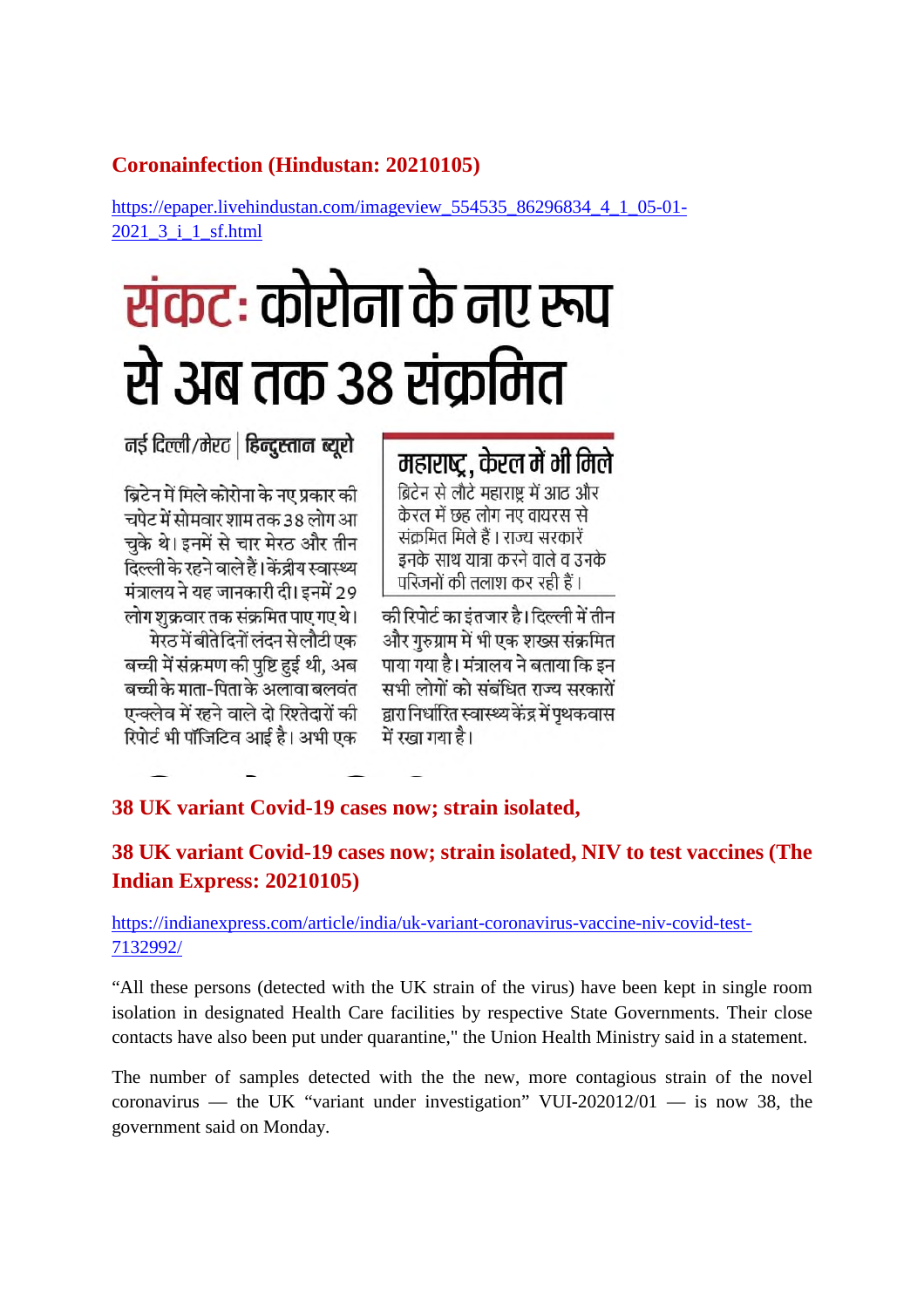"All these persons (detected with the UK strain of the virus) have been kept in single room isolation in designated Health Care facilities by respective State Governments. Their close contacts have also been put under quarantine. Comprehensive contact tracing has been initiated for co-travellers, family contacts and others. Genome sequencing on other specimens is going on," the Union Health Ministry said in a statement issued on Monday.

This variant of SARS-CoV-2, first detected in Kent, England, has now reached over 30 countries around the world. The Ministry said that six labs have so far detected the UK strain during genome sequencing.

It has been detected in 11 samples at the CSIR Institute of Genomics and Integrative Biology (IGIB), New Delhi; 10 samples at the National Institute of Mental Health and Neurosciences (NIMHANS), Bengaluru; eight samples at the National Centre for Disease Control (NCDC), New Delhi; five samples at the National Institute of Virology (NIV), Pune; three samples at the Centre for Cellular and Molecular Biology (CCMB), Hyderabad; and one sample at the National Institute of Biomedical Genomics (NIBG), Kalyani.

Significantly, NIV Pune has now successfully isolated and cultured the variant, with all signature changes from the clinical specimens collected from the UK returnees; and the research institute will be testing vaccines on the isolated virus strain.

Indian Council of Medical Research (ICMR) DG Prof Balram Bhargava had told The Indian Express on Sunday that the potential of Bharat Biotech's vaccine candidate Covaxin to mount resistance against the new mutant strain was a key factor in the regulator granting it emergency approval.

"The new virus strain creating havoc in the UK is now present in 34 countries. Some of the vaccines are just targeting the spike protein of the virus, and these may not be effective. From that perspective, we are looking at the whole virus vaccine (Covaxin), which potentially may have benefits and this will be in our armamentarium," Prof Bhargava had said.

The Health Ministry on Monday said the situation with regard to the UK variant is "under careful watch", and that "regular advice is being provided to the States for enhanced surveillance, containment, testing & dispatch of samples to INSACOG (Indian SARS-CoV-2 Genomic Consortium) labs".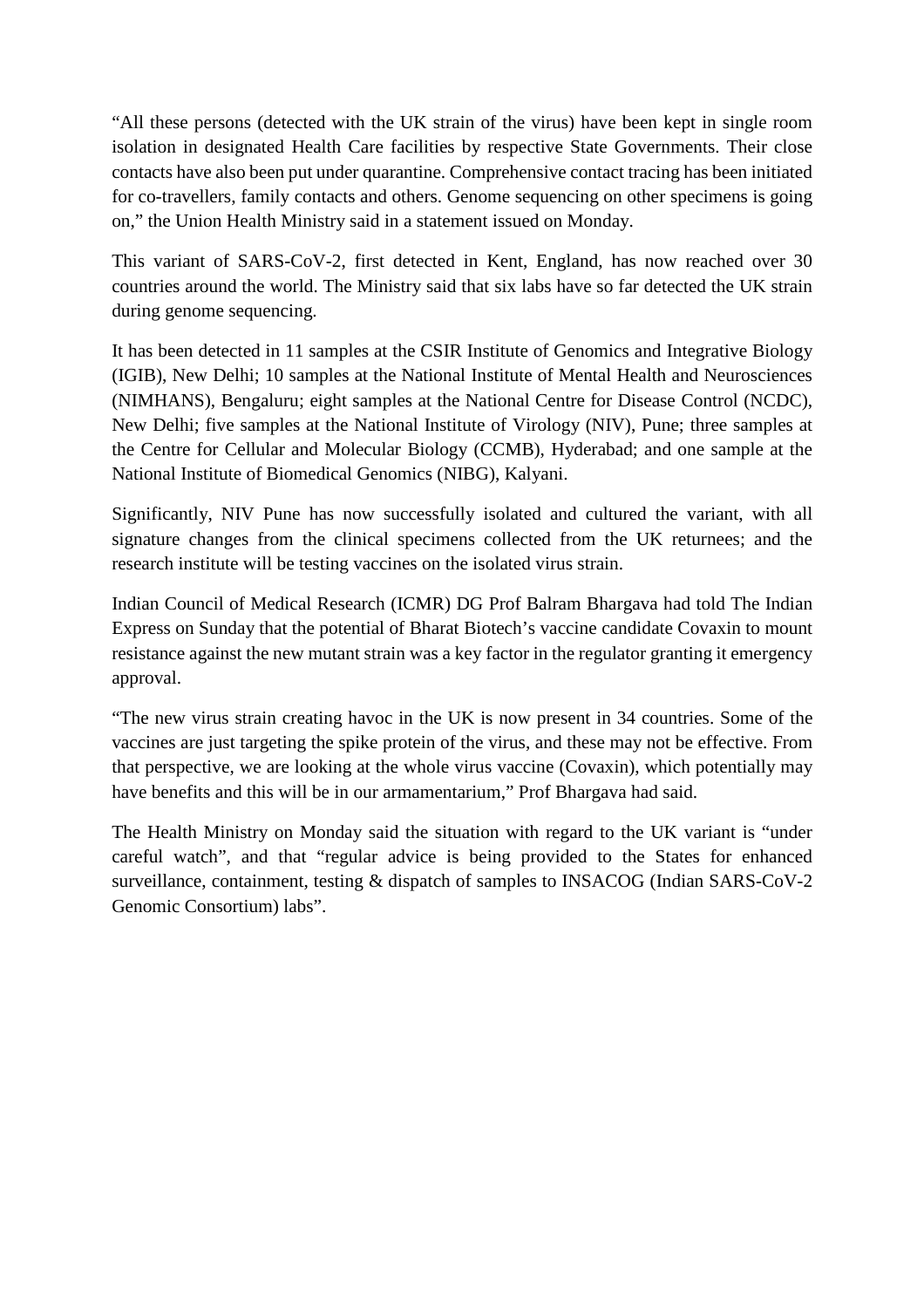डिजीज एक्स $^{'}$ 

चते ावनी! अब कोरोना सेयादा 'डजीज एक्स' का खतरा, सध ु र जाइए, वनाहालात हगे और खराब (Dainik Jagran: 20210105)

https://www.jagran.com/news/national-disease-x-could-be-the-next-pandemic-says-doctorwho-discovered-ebola-jagran-special-21239497.html

यदि इंसान प्रकृति के खिलाफ यूं ही खड़ा होता रहा तो वो दिन दूर नहीं जब इसका हमें भारी खामियाजा उठाना पड़ेगा। ये चेतावनी इबोला वायरस की खोज करने वाले प्रोफेसर तामफूम ने दी है। उनके मुताबिक डिजीज एक्स दुनिया के सामने नई समस्या बन सकता है।

नई दिल्ली (जेएनएन)। वैश्विक स्तर पर साल 2020 कोविड-19 महामारी के लिए चर्चित रहा, लेकिन साल के बीतते-बीतते वैक्सीन के आने से महामारी की विदाई की उम्मीद बंधी। हालांकि 2021 की शुरुआत को अभी एक सप्ताह भी नहीं बीता है कि एक और खतरनाक बीमारी 'डिजीज एक्स' ने दुनिया को डराना शुरू कर दिया है। इबोला वायरस की खोज में महत्वपूर्ण भूमिका निभाने वाले प्रोफेसर जीन जैक्स मुयेम्बे तामफूम ने चेतावनी दी है कि आज हम ऐसी दुनिया में हैं, जहां रोज नए रोगाणु आ रहे हैं और ऐसी कोई बीमारी कोविड-19 से भी घातक हो सकती है। यदि हम आज भी प्रकृति के खिलाफ खड़े रहे तो वह दिन दूर नहीं जब हमें इसका भारी नुकसान उठाना पड़ेगा।

# दुनया के लए बन सकता हैखतरा

विश्व स्वास्थ्य संगठन का कहना है कि डिजीज एक्स, कहां जाकर रुकेगी अभी यह सिर्फ कल्पना है। विशेषज्ञों का मानना है कि यदि यह अस्तित्व में आती है तो यह कोरोना महामारी से कई गुना अधिक खतरनाक होगी।

### उभर रहे हैं नए और घातक वायरस

करीब 45 साल पहले इबोला की खोज करने वाले वैज्ञानिक तामफूम ने चेतावनी दी है कि अफ्रीका के उष्ण कटिबंध वाले वर्षा वनों से नए और घातक वायरस उभर रहे हैं। यहां तक की कांगो लोकतांत्रिक गणराज्य में एक महिला में हैमरेजिक बुखार के लक्षण नजर आने के बाद नए जानलेवा रोगाणु की आशंका जताई गई है। महिला की इबोला सहित कई बीमारियों की जांच की गई थी। हालांकि महिला को उनमें से एक भी बीमारी नहीं थी। इसके बाद उसकी बीमारी को लेकर डर बढ़ गया कि कहीं बीमारी का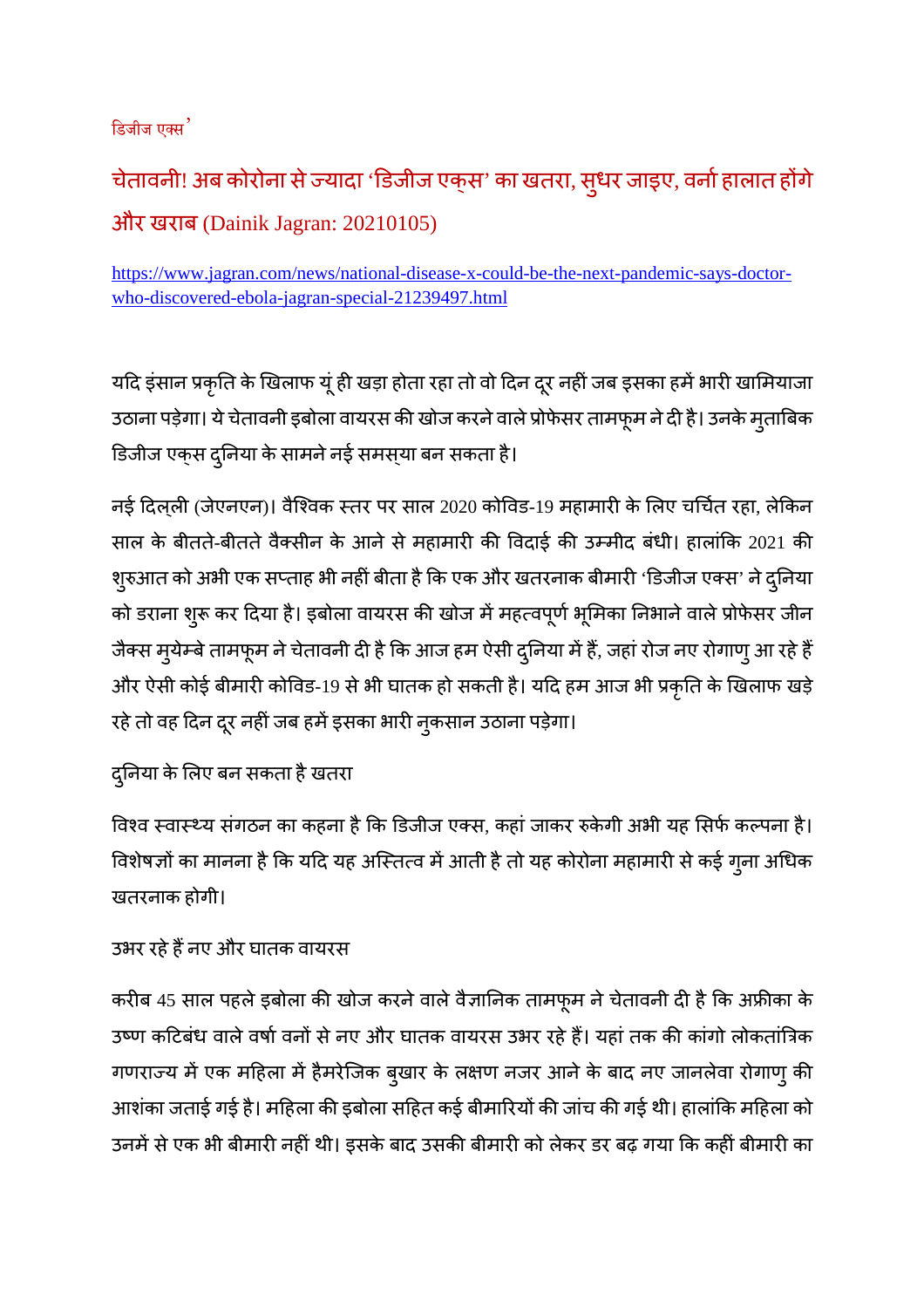कारण डिजीज एक्स तो नहीं है। यह नया रोगाणु कोरोना वायरस की तरह काफी तेजी से प्रसार कर सकता है, लेकिन इसकी मृत्यु दर इबोला की तरह 50 से 90 फीसद तक हो सकती है। इबोला जैसे लक्षण वाली यह बीमारी ठीक भी उसी तरह होती है।

बीते करीब दो दशकों में (1990-2017) में आत्महत्या की स्थिति में दुनिया के कुछ देशों में सुधार हुआ है।

जानवरों से आने वाली बीमारियां वनों की कटाई का परिणाम

प्रोफेसर तामफूम ने कई जोनोटिक बीमारियों को लेकर चेताया है। यह ऐसी बीमारियां हैं, जो जानवर से मानव में आकर खतरनाक हो सकती हैं। कोविड-19 इन बीमारियों में से एक है। इसमें यलो फीवर अैर रेबीज भी शामिल है। उन्होंने कहा कि वायरस के लिए जानवर स्वाभाविक मेजबान होते हैं। सार्स-सीओवी-2, कोविड-19 बीमारी का कारण है। माना जाता है कि यह चीन में चमगादड़ों से उत्पन्न हुआ है। विशेषज्ञों ने बड़े पैमाने पर वनों की कटाई को जोनोटिक बीमारियों के प्रकोप के लिए जिम्मेदार ठहराया है।

# मानवता के लए बड़ा खतरा नए रोगाणु

प्रोफेसर तामफूम ने कहा कि हम ऐसी दुनिया में हैं, जहां नए रोगाणु सामने आ रहे हैं। यह मानवता के लिए बड़ा खतरा बन जाएंगे। जब उनसे पूछा गया कि क्या कोई नई बीमारी कोविड-19 से ज्यादा नुकसान पहुंचा सकती है तो उन्होंने कहा हां, मैं ऐसा ही सोचता हूं। दूसरी ओर, कोविड-19 महामारी का प्रकोप थमा नहीं है। ऐसे में नए रोगाणु के आने की बात से ही लोग परेशान हैं।

### जल्द पता लगाकर बना सकते हैं रणनीति

किंशासा में स्थित नेशनल इंस्टीट्यूट ऑफ बायोमेडिकल रिसर्च के प्रमुख तामफूम हैं। इसे अमेरिका के सेंटर फॉर डिजीज कंट्रोल एंड प्रिवेंशन औरडब्ल्यूएचओ का समर्थन है। इसकी प्रयोगशालाएं इबोला जैसी ज्ञात बीमारियों के नए प्रकोप के लिए दुनिया की शुरुआती चेतावनी प्रणाली हैं। उन्होंने कहा कि एक रोगाणु यदि अफ्रीका से निकलता है तो उसे पूरी दुनिया में फैलने में वक्त लगेगा। ऐसे वायरस के बारे में जल्द पता लगाकर इससे लड़ने की नई रणनीति बनाई जा सकती है।

### जानवरों के जरिये इस तरह से फैलती है जेनेटिक बीमारियां

प्रत्यक्ष संपर्कः संक्रमित जानवर के लाड़-प्यार के दौरान उसके शरीर से निकलने वाले द्रव्य से।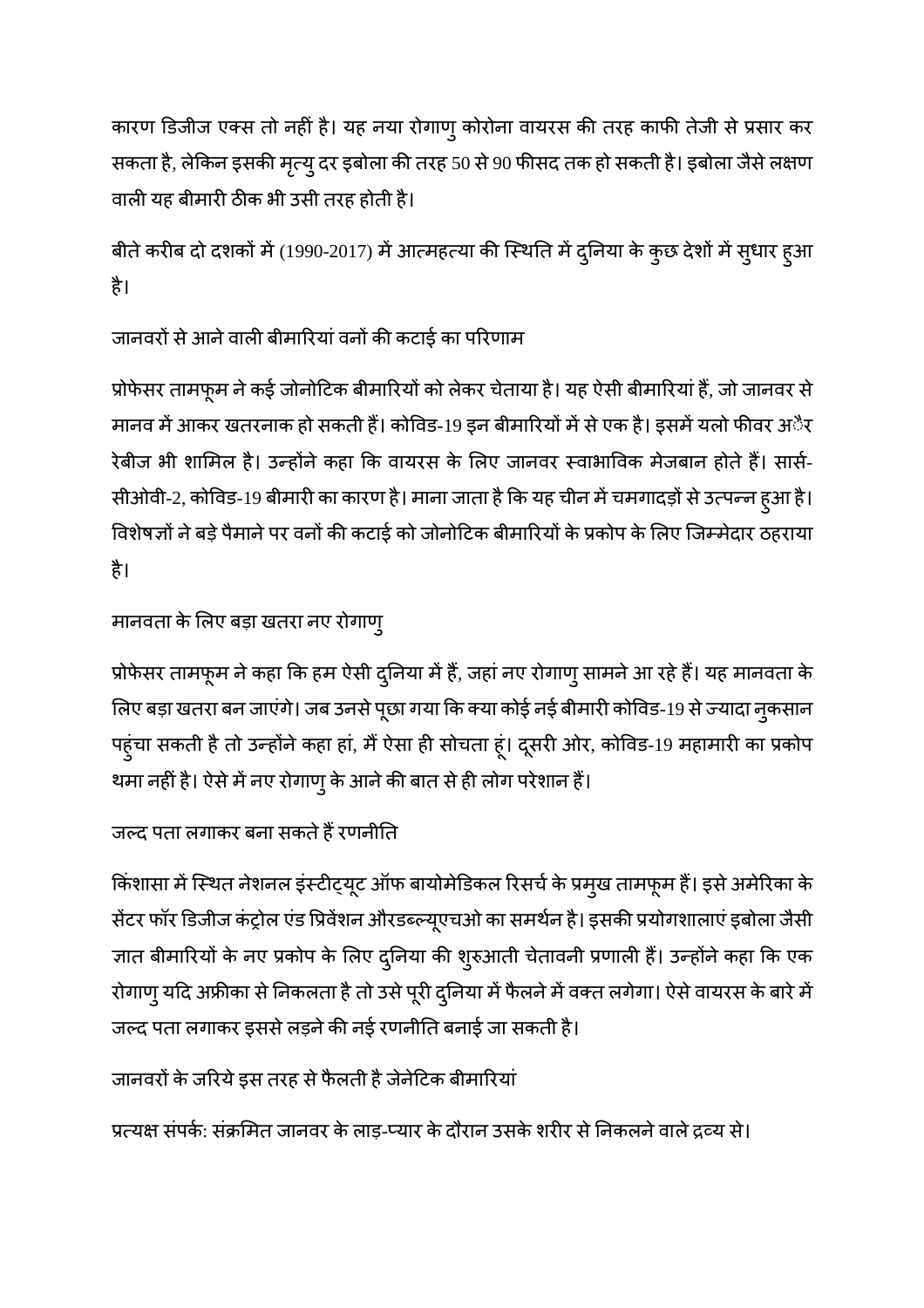```
अप्रत्यक्ष संपर्कः दूषित वस्तुओं या वातावरण के जरिये जैसे बिस्तर या मिट्टी से।
खादय के जरिये: संक्रमित मांस के सेवन, उत्पादन या जिसे पकाया नहीं गया है।
```

```
वाहक के जरये: मछर,मखी वारा।
```
हवा या पानी से: रोगाणुओं के ड्रापलेट्स या एयरोसोल के जरिये सांस लेने के दौरान या दुषित पानी के संपर्क में आने या पीने से।

### **बडलू**

पौंग डैम : प्रवासी पक्षियों में बर्डफ्लू की पुष्टि, जिला कांगड़ा के इंदौरा, फतेहपूर, ज्वाली और देहरा में चिकन, अंडों **किबपर रोक! (Dainik Tribune: 20210105)**

https://www.dainiktribuneonline.com/news/himachal/pong-dam-birdflu-confirmed-inmigratory-birds-ban-on-sale-of-chicken-eggs-in-indaura-fatehpur-jawali-and-dehra-indistrict-kangra-22668

पौंग बांध का एक किलोमीटर क्षेत्र बनाया रेड जोन, आवाजाही 3 दिन के लिये बैन

पौंग डैम में प्रवासी पक्षियों के बड़ी संख्या में मरने के मामले में बर्डफ्लू की पुष्टि हुई है। जालंधर और पालमपुर से आई रिपोर्ट के मुताबिक झील में परिंदों की मौत का कारण बर्ड फ्लू बताया गया है। कांगड़ा के उपायुक्त राकेश प्रजापति ने इस बात की पुष्टि करते हुए कहा है कि इस मामले में भोपाल से आने वाली रिपोर्ट का इंतजार है ताकि ये पता चल सके कि ये किस प्रकार का बर्डफ्लू है। बड़ी संख्या में प्रवासी पक्षियों की मौत के बाद जिला प्रशासन ने एहतियात के तौर पर पौंग डैम से लगते जिला कांगड़ा के चार उपमंडल इंदौरा, फतेहपुर, जवाली और देहरा में मुर्गा व अंडे की बिक्री पर रोक लगा दी है। साथ ही पौंग डैम के 10 किलोमीटर के दायरे में हर तरह की गतिविधियां भी प्रतिबंधित रहेगी। जिला प्रशासन ने लोगों से अपने पश्ओं को पौंग डैम की तरफ न ले जाने और अतिरिक्त एहतियात बरतने की हिदायत दी है। झील में अब तक 1775 से अधिक परिंदों की मौत हो चुकी है। संबंधित दुकानें आज से आगामी आदेश तक बंद रहेंगी। पौंग बांध का एक किलोमीटर क्षेत्र रेड जोन बनाया गया है, इसके अलावा 9 किलोमीटर तक क्षेत्र सर्विलांस जोन बनाया गया है। पौंग बांध क्षेत्र में आवाजाही पर प्रशासन ने 3 दिन पहले ही रोक लगा दी थी।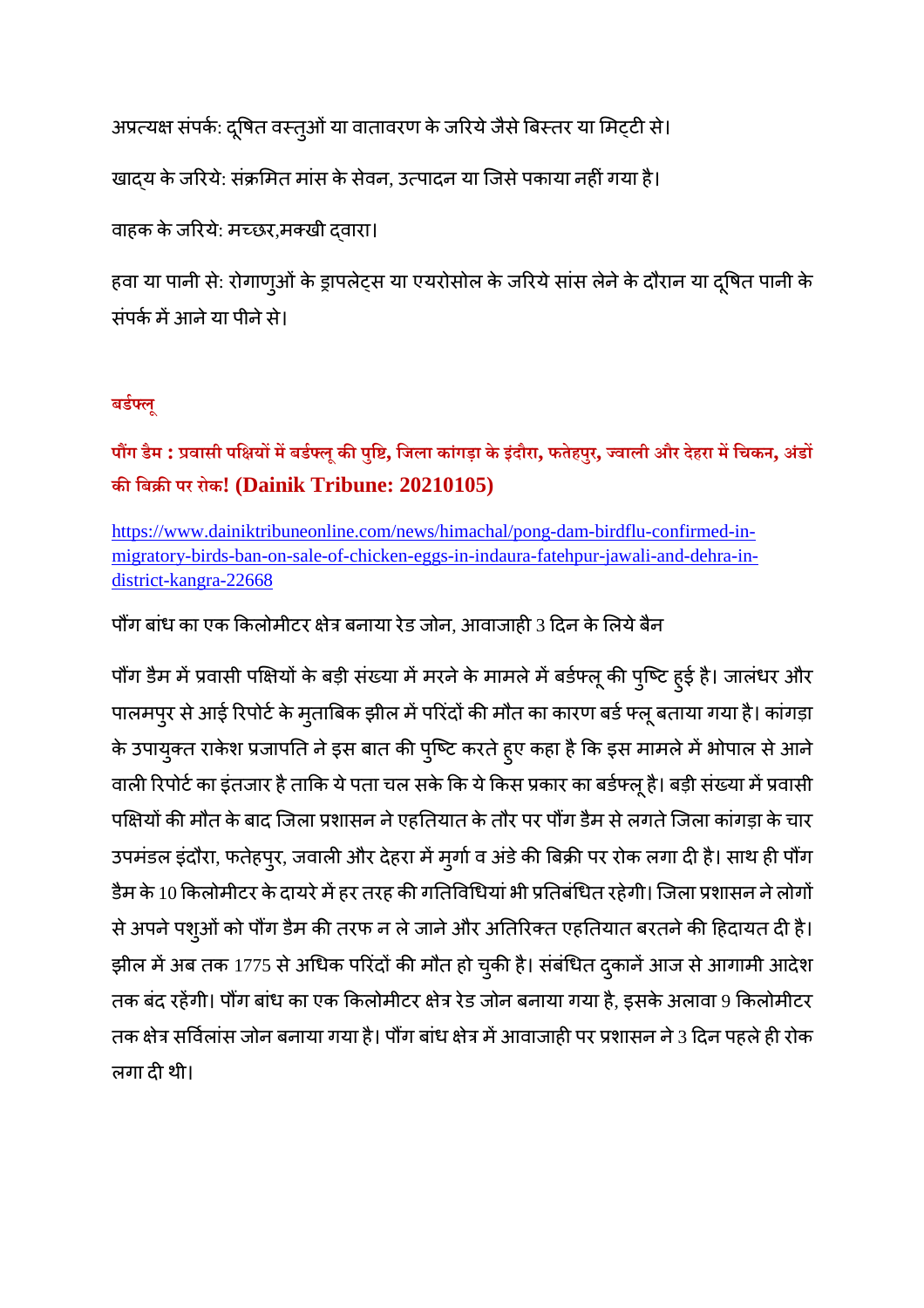# **Malnutrition**

# **Community action, with a focus on women's well-being, can fight malnutrition (The Indian Express: 20210105)**

https://indianexpress.com/article/opinion/columns/equal-wages-women-men-mgnregagender-equality-malnutrition-7132922/

Anganwadi workers, ASHAs, ANMs and anganwadi supervisors can work together with panchayat members to ensure that all children and mothers are covered with immunisation, antenatal care, maternity benefits and nutrition services

Malnutrition should also be understood in the context of women's work.

On an MGNREGA worksite in Kolar, Karnataka, a male worker came up to me and said that men ought to be paid more than women. I asked him why. "Adhu yaavaagalu hange," he replied: That was how it always was. Not so in MGNREGA, I told him.

With equal wages for women and men, and direct payments to workers' bank accounts, MGNREGA helps to increase women's incomes. Another major programme which can improve women's livelihood, their social empowerment and their lives is the National Rural Livelihood Mission (NRLM). Increased incomes give women more voice in family decisions, and the ability to care better for their families and themselves.

Data from the fifth round of the National Family Health Survey (NFHS-5) shows gains in some important areas. In most of the 22 states and Union territories surveyed, infant mortality rates and under-five mortality rates have fallen; and institutional births and child immunisation rates have increased. Access to improved drinking water and sanitation has increased in almost all areas surveyed.

On child malnutrition, the NFHS's findings are worrying. Beyond behaviour change communication and regular monitoring, direct nutrition interventions are key, especially during pregnancy, breastfeeding and in the early years of a child's life. Pregnant women, lactating mothers and young children need hot cooked meals with adequate protein, milk, and green leafy vegetables. States like Karnataka, Andhra Pradesh and Telangana have replaced takehome rations for mothers with daily hot cooked meals.

While providing hot cooked meals frontline health workers also have the opportunity to give pregnant women iron, folic acid and calcium tablets. They are also engaged in early childhood stimulation activities and parenting sessions. Instead of frontline workers going to each woman's house, women coming to the anganwadi makes it easier to provide all women with appropriate services and counselling. Mothers' lunch groups at the anganwadi can also function as informal social networks. A study by the Public Health Foundation of India (PHFI) of Karnataka's Mathrupoorna programme for pregnant women and breastfeeding mothers found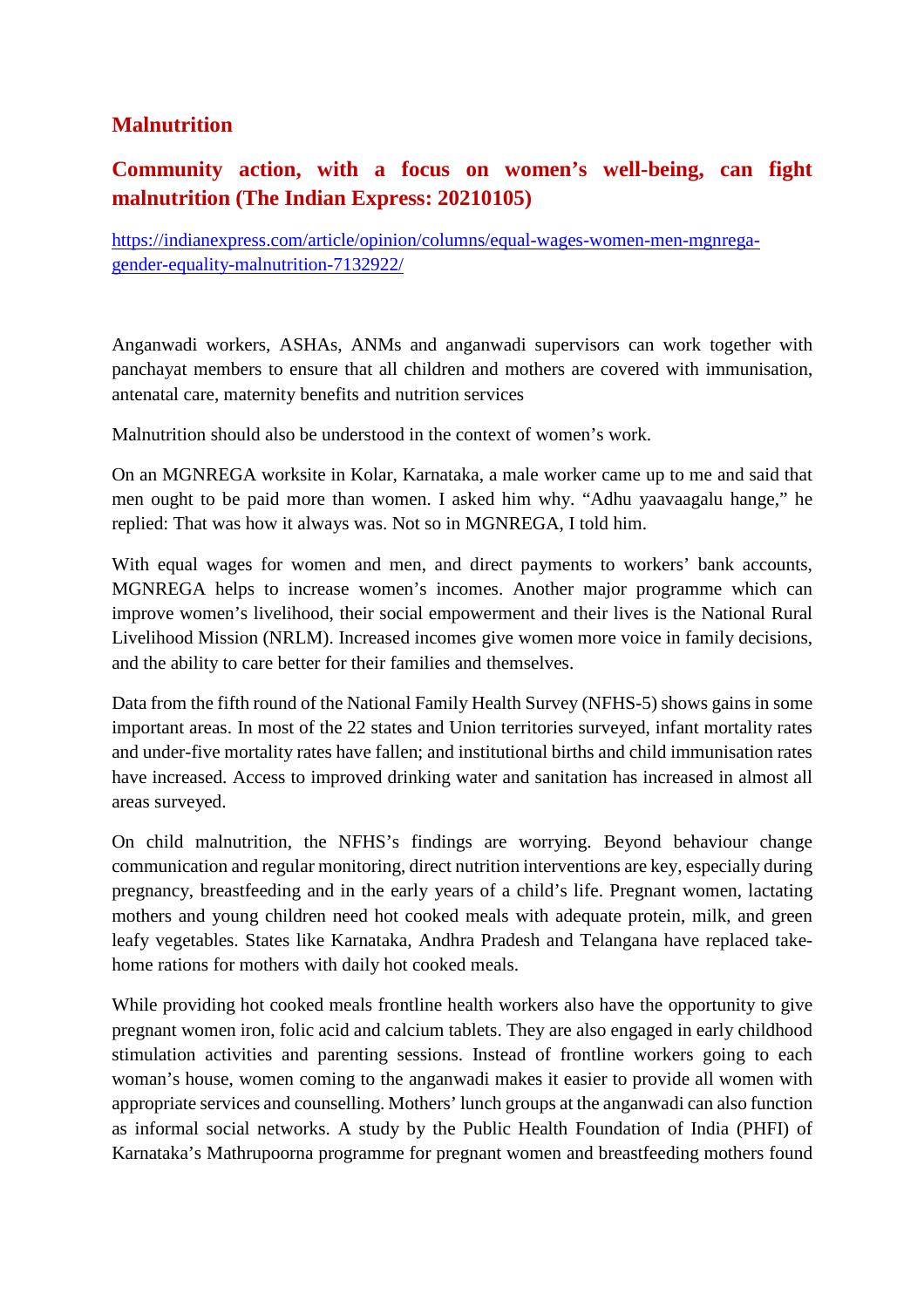a reduction in anaemia, improved gestational weight gain, improved birth weight, and reduced depression among women participants.

Beyond the "first thousand days", the intergenerational cycle of malnutrition and its social determinants call for a life cycle approach. Such an approach should address the complex social ill of child marriage. One of the best ways to prevent child marriage is by supporting girls to stay in high school. Grass roots social empowerment programmes should focus on increasing girls' enrolment, access and retention in secondary education. The nutritional status of adolescent girls could be improved by extending the mid-day meal programme to secondary educational institutions, as some states have done.

Malnutrition should also be understood in the context of women's work. Childcare enables women to earn a livelihood. Longer working hours for the anganwadi, such as in Karnataka where it runs from 9.30 am to 4 pm, will help women go out to do paid work, including on MGNREGA worksites. Mobile creches for younger children at these worksites and construction sites will help women to work without anxiety about their children's safety and well-being.

The anganwadi system needs strengthening. Anganwadi supervisors can be supported with interest-free loans and fuel allowance for two-wheelers, enabling them to provide regular guidance to their cluster. Their skills should be upgraded with certificate courses on nutrition and early childhood stimulation. Online training at scale has been the discovery of the pandemic year. Anganwadi workers and supervisors can be supported for professional development through live online sessions on nutrition, growth monitoring and early childhood education.

Anganwadi infrastructure needs attention: Sturdy buildings, kitchens, stores, toilets, play areas and fenced compounds, functional water connections and arrangements for handwashing are urgent imperatives. To cater to multiple meal requirements, anganwadi kitchens need doubleburner stoves, gas cylinders, pressure cookers and sufficient steel cooking vessels. Kitchen gardens should be planted with drought-resistant and highly nutritive plants like moringa.

The most effective platform for community action on the ground is the gram panchayat. We often talk of the "last mile" for communication services. The panchayat should be the first mile for social welfare services. There are around 2,50,000 gram panchayats in India, and nearly 14 lakh anganwadis, the majority in rural areas. The anganwadi committee, chaired by a stakeholder mother and including other parents, grandparents and the panchayat ward member, should be a subcommittee of the gram panchayat. It should meet every month on a fixed day, and its discussions should be presented to the gram panchayat for action.

Exclusion and convergence are two major challenges in social welfare programmes. Local governments are the best placed to address the problem of exclusion. They can ensure coverage of the poorest women and children, especially nomadic and semi-nomadic communities, and seasonal migrants such as brick workers and sugarcane harvesters. Panchayats are also the best forum to prevent child marriage and ensure that all girls stay in school.